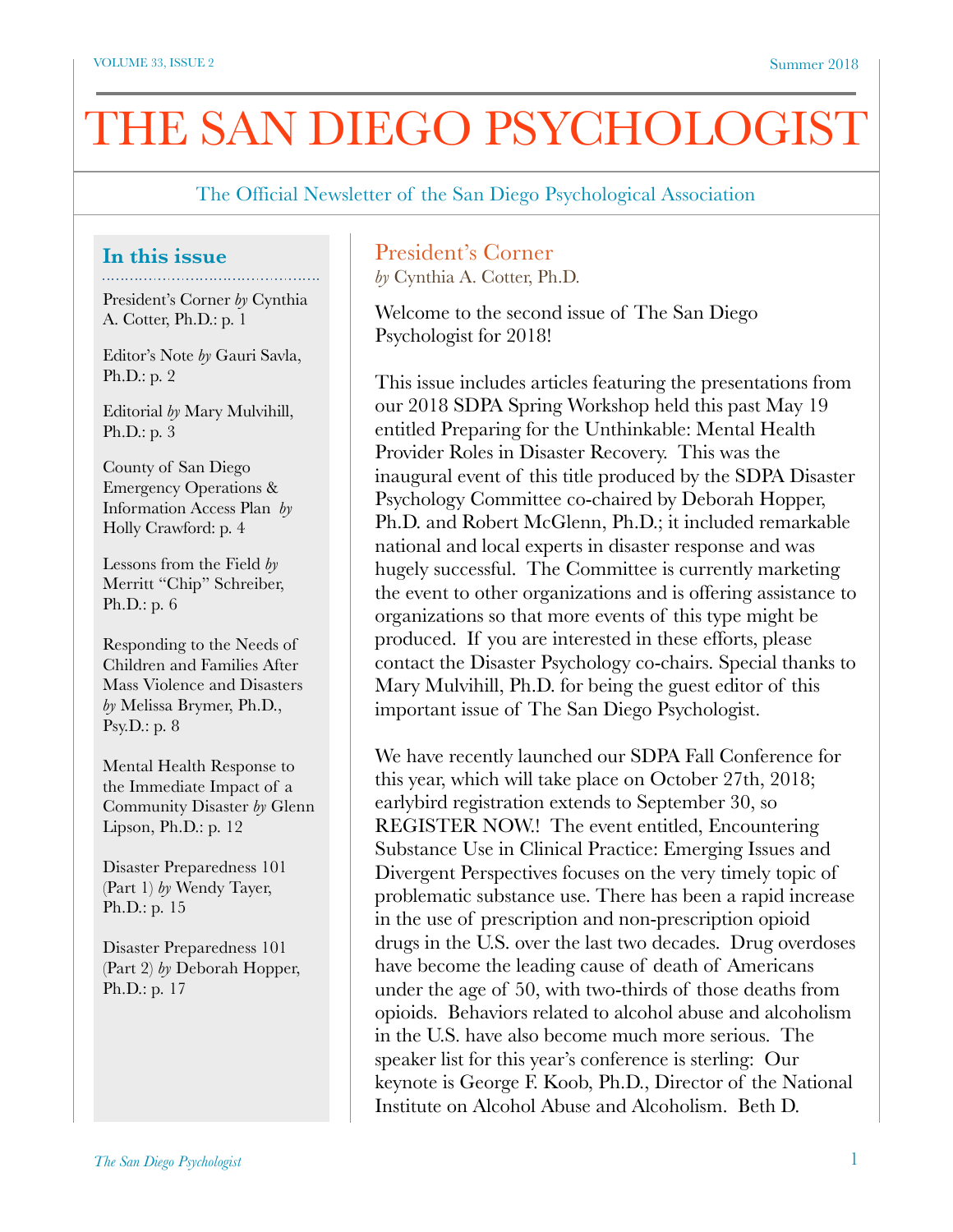#### **SDPA Board of Directors**

*President:* Cynthia Cotter, Ph.D. *President Elect:* Diane Pendragon, Psy.D. *Past President:* Annette Conway, Psy.D. *Treasurer:* Carrie Jaffe, Ph.D. *Secretary:* Micol Gonella, Psy.D. *Members at Large:* Ruth McKercher,Ph.D. Linda Collins, Ph.D. Michelle Carcel, Psy.D. Rochelle Perper, Ph.D. Jessica Silsby, Psy.D. Andrea Karp, Psy.D. Abi Weissman, Psy.D. Gordon Zilberman, Ph.D., ABPP Darlene Townes, Psy.D. *Student Representative:* Holly Bookwalter

#### **Association Services**

*Legal Counsel:* David Leatherberry, J.D.

### **SDPA Staff**

*Office Administrator:* Tami Magaro

## **The San Diego Psychologist**

*Editor:* Gauri Savla, Ph.D. [www.thesandiegopsychologist.com](http://www.thesandiegopsychologist.com)

*The SDPA offices are located at 4699 Murphy Canyon Rd. San Diego, CA 92123.* 

Darnall, Ph.D., Clinical Professor, Department of Anesthesiology, Stanford University Medical School will present on the dual crises of pain and prescription opioids. We are excited to have investigative journalist Sam Quinones, author of Dreamland: The True Tale of America's Opiate Epidemic speak on the sociocultural roots of the current opiate crisis. Other topics presented at the conference include marijuana post-legalization, addiction and personality, working with people of color in substance use treatment, support for families of substance users, and understanding relapse. Divergent perspectives on intervention/treatment are presented. There will also bespecial musical presentations. Please join us for our most exciting SDPA Fall Conference to date.

SDPA is pleased to announce that it will be a Platinum Sponsor for the 2018 NLPA (National Latina/o Psychological Association) Conference (attach link) to be held from October 18th-21st 2018 at the Hyatt Regency La Jolla at Aventine. We are fortunate that this conference is local this year; please don't miss the opportunity to attend this amazing national event.

If you are already an SDPA member, we are so happy for your participation. If you are not, there is no better time to become a member. Members receive many benefits and discounts, including lower registration fees to the 2018 SDPA Fall Conference. Join SDPA NOW! We hope to see you soon.

# Editor's Note

*by* Gauri Savla, Ph.D. (*Guest Editor*)

The San Diego Psychologist is grateful to Dr. Mary Mulvihill of the SDPA for guest editing this important issue based on the SDPA Spring Workshop entitled, *"Preparing for the Unthinkable: Mental Health Provider Roles in Disaster Recovery."* She was responsible for curating the content, gathering and writing the transcripts, and doing the initial edits for this issue. She has written the Editorial for this issue.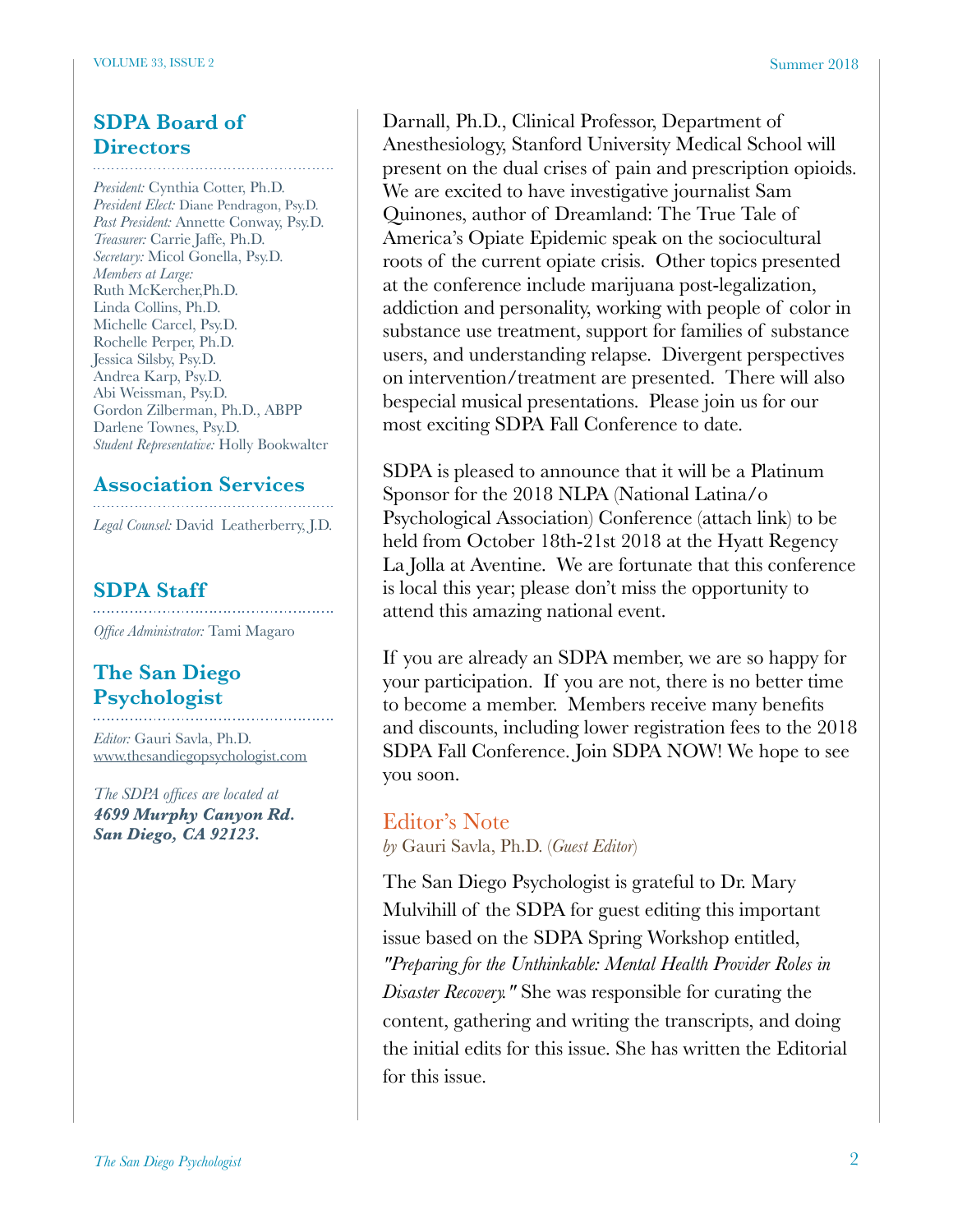The featured articles in this issue are not verbatim transcriptions of the authors' presentations. The transcriptions have been edited for content, length, copy, and grammar for the purposes of this publication.

As always, thank you for reading.

#### **Editorial**

*by* Mary Mulvihill, Ph.D. (*Guest Editor*)

#### Dear Readers,

The San Diego community is on the leading edge of disaster response. In 1984, a McDonald's restaurant in San Ysidro, a border town in San Diego was the scene of one of the earliest mass shooting incidents in our country's recent history. Twenty-three people, including many children, were killed by an active shooter. This incident caught the Disaster Response community completely off guard, since mass shootings were rare at the time. After careful study of the emergency response to the event, ways to minimize casualties in similar events were devised in order to increase readiness. Some of the changes instituted included having SWAT teams carry their weapons with them in their vehicles for faster response, and developing robots to retrieve the wounded from the disaster site when unsafe for medics to do so. These "lessons learned" were applied nationwide to different extents, but particularly here in San Diego, where a shocked and saddened community took the need for improved disaster response seriously. Every disaster, although unwelcome and terrible, is an opportunity to study potential challenges and find ways to anticipate and solve them when the next disaster occurs.

The lessons learned from this and other incidents that followed have informed the "best practices" in the field of mental health disaster response field. The current issue of the San Diego Psychologist highlights the program from the SDPA 2018 Spring Workshop, Preparing for the Unthinkable: Mental Health Provider Roles in Disaster Recovery. The goal of the workshop (and this issue of The San Diego Psychologist) is to help you understand how the local San Diego County disaster response system works, where you fit in, and how you can help as mental health professionals.

The workshop was carefully planned and executed over 18 months by the Chair of the invaluable SDPA Disaster Psychology Committee, Dr. Deb Hopper and her team, which included SDPA members, Dr. Bob McGlenn, Dr. Glenn Lipson, Dr. Wendy Tayer, and Mr. Bo Robertson. Based on their knowledge of the field, they determined the agenda and assembled a first-rate team of speakers. They were also integral to the preparation of this issue of The San Diego Psychologist.

The conference, held on May 19th, 2018 at West Auditorium at Scripps Mercy Hospital was a tremendous success, attended by 90 mental health professionals and graduate students. The dynamic speakers, all experts in the field of Disaster Response, were led by keynote speakers,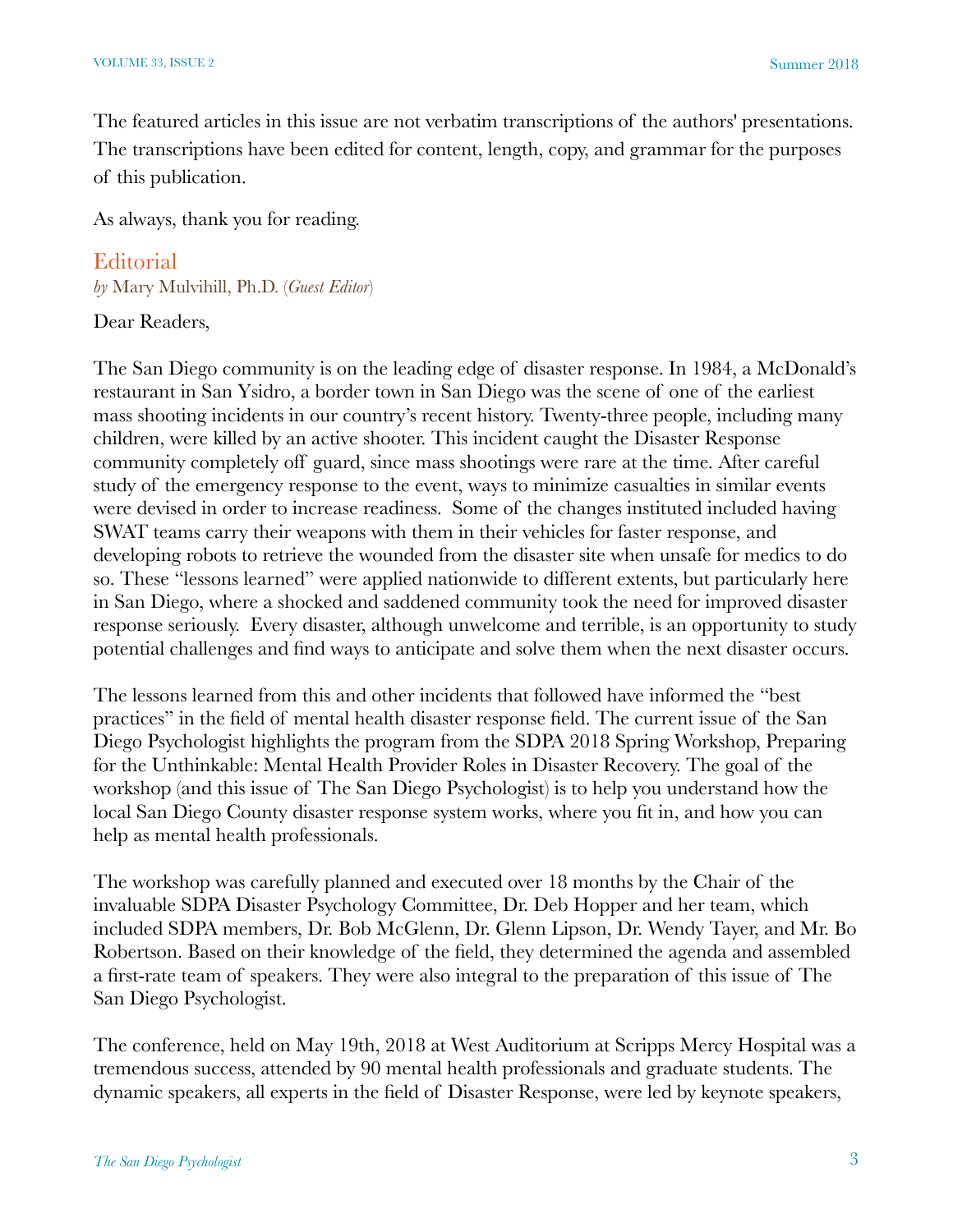Drs. Chip Schreiber and Melissa Brymer. All speakers had extensive, first-hand experience on the front lines of many recent local and national disasters.

Dr. Schreiber is one of the nation's leading "second responders," i.e., the mental health professionals participating in the recovery efforts on site. Dr. Brymer was the lead mental health professional in the 5-year post-Sandy Hook school shooting recovery effort, as well as many other school and workplace shootings across the country. She also worked with Dr. McGlenn as a second responder after the shooting at Santana High School in Santee, in 2001.

From our local resources, Ms. Crawford, head of San Diego County's Emergency Response Command Center, is the one who takes command instantly when local disasters strike. She is capable and knowledgeable, and we were fortunate to hear her speak at the workshop. Dr. Lipson has extensive experience in our local Red Cross shelters and shared many tips about what to expect and what is most helpful in the immediate days after an event. Dr. Tayer applies the CBT model to explain why people do what they do when challenged by a disaster and the pitfalls of stress-induced, maladaptive thinking that one must be aware of. Dr. Hopper shared excellent, pragmatic tips on how to prepare for a disaster and cope when the "unthinkable" happens, both at home and work, including with our clients.

If you were not able to attend the event or if you just want to review some of the informative training provided, this issue of The San Diego Psychologist is for you. Through this issue, the experts in the mental health disaster preparedness field, will answer many of your questions about how you can prepare yourself, your family and your practice for the "unthinkable".

We hope that you will be inspired to take a leadership role in your own community to help prepare and if needed, respond, when your mental health skills and expertise are called for.

Please refer to the list of Resources, compiled by the SDPA Disaster Psychology Committee for additional, up-to-date disaster preparation and response information and the list of local mental health-related disaster response organizations, should you be inspired to consider the volunteering options available to mental health professionals. Both are available online at the bottom of the two Disaster Preparedness 101 articles.

Mental health professionals play a vital role Disaster Preparedness, Response and Recovery – be part of the solution!

# County of San Diego Emergency Operations & Information Access Plan: What You Need to Know as a Mental Health Provider. *by* Holly Crawford

Ms. Crawford, San Diego County Disaster Manager, explained her critical role of coordination and communication when disaster strikes, a complex effort often overlooked by the public. Two critical components of her job are (1) to provide accurate, consistent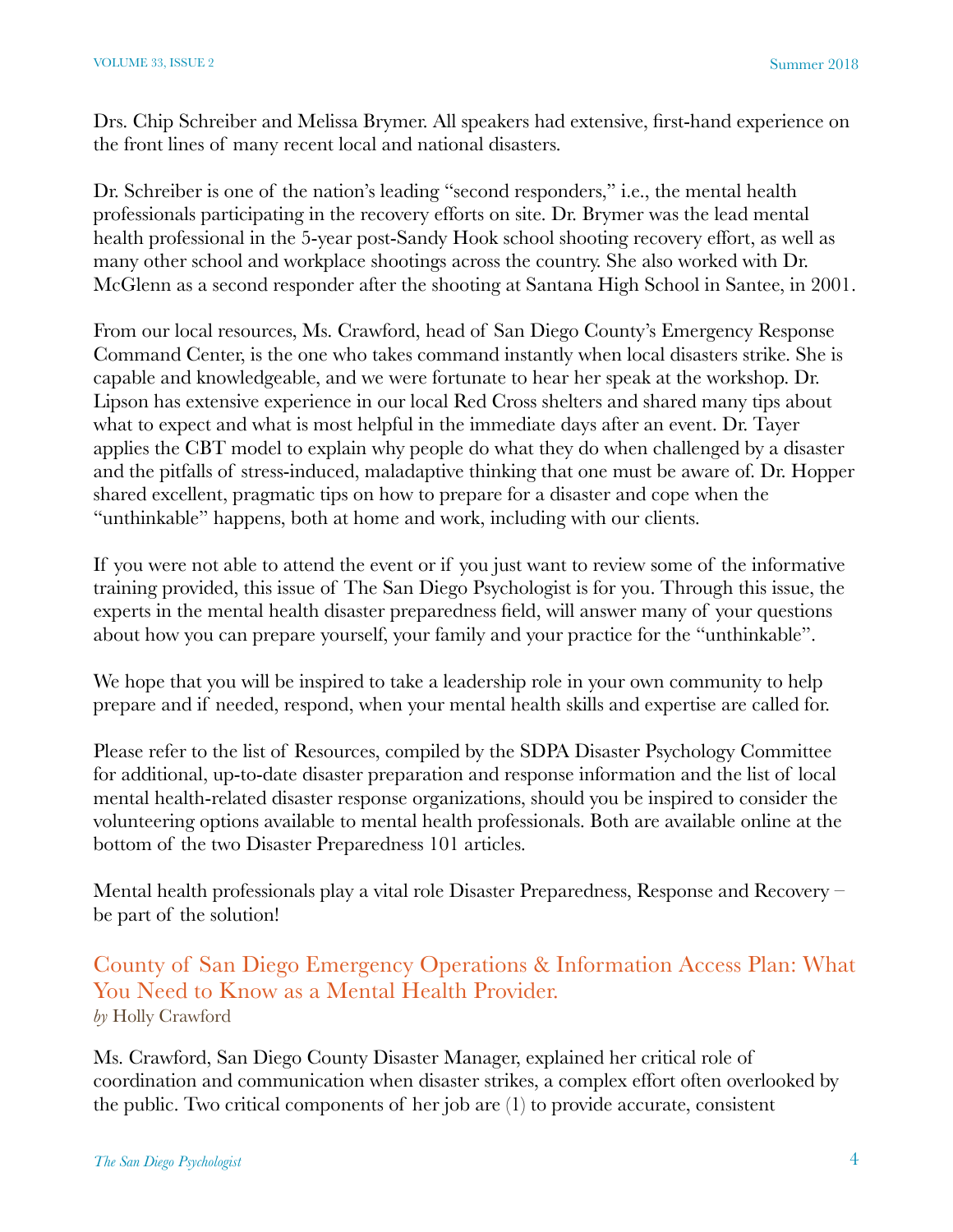information to the public about what is happening/what to do, and (2) to conduct the planning & management of the evolving needs during a disaster. This includes such practical considerations as how many shelters are needed and where, whether facilities for large animals are required, etc. This crisis leadership requires good situational awareness, necessary to make and act on decisions even if information is limited, as it often is during a developing emergency. Ms. Crawford is an experienced County employee, with an incisive mind, the ability to think on her feet and a "can do" attitude, which give her excellent credibility in taking command of an emerging disaster situation.

Fires comprise our number one local disaster risk. San Diego County is rather advanced with respect to disaster preparation, thanks in part to the terrible Cedar Fire in 2003. A silver lining to this event was that needed changes to local disaster response were identified, based on the problems encountered. Some of the same issues that San Diego faced during the Cedar Fire were faced by Sonoma/Napa during their recent fires, since they had not experienced a large scale fire for a long time. These disaster system management changes included having all ER personnel use the same radio frequency, development of the "reverse 911" notification system for evacuations, increased fire-fighting air assets, and training of County employees to immediately staff shelters. An emergency chaplaincy program is now run out of Rock Church, to provide spiritual support. Also, more effort is now directed to individuals with special access and functional needs, such as those with disabilities. San Diego is also now the site of the Regional Terrorism Threat Center.

The challenge in past disasters has been primarily how to get information to and from the public during the event. However, with social media being the primary source of information these days, the challenge has to do with how we can sift through a massive amount of information of varying accuracy efficiently. Since San Diego has minimal notable weather events, most of us do not follow the weather channels commonly used in other cities to keep the community informed. During disasters, the 911 system typically gets overwhelmed mainly by "missing person" inquiries, so there is an effort underway to shift this function to the 211 system. Simply by employing an "out of state" and a "local" central contact for your family, you may be able to avoid contributing to this traffic jam by having your own points of contact to reconvene your loved ones in a disaster.

For personal notification, the Wireless Emergency Alert system is built into your phone's chip, so you will get automatic bulletins from extreme weather and other emergency alerts in your area (National Weather Service), AMBER alerts (in cases of child abduction, sent by the National Center for Missing and Exploited Children), and Presidential alerts in a national emergency. For specific local Information, the SD Emergency App can be downloaded to your phone to provide guidance for disaster preparation, response, and convenient, pop-up disaster notifications.

http://www.readysandiego.org/alertsandiego

http://www.calalerts.org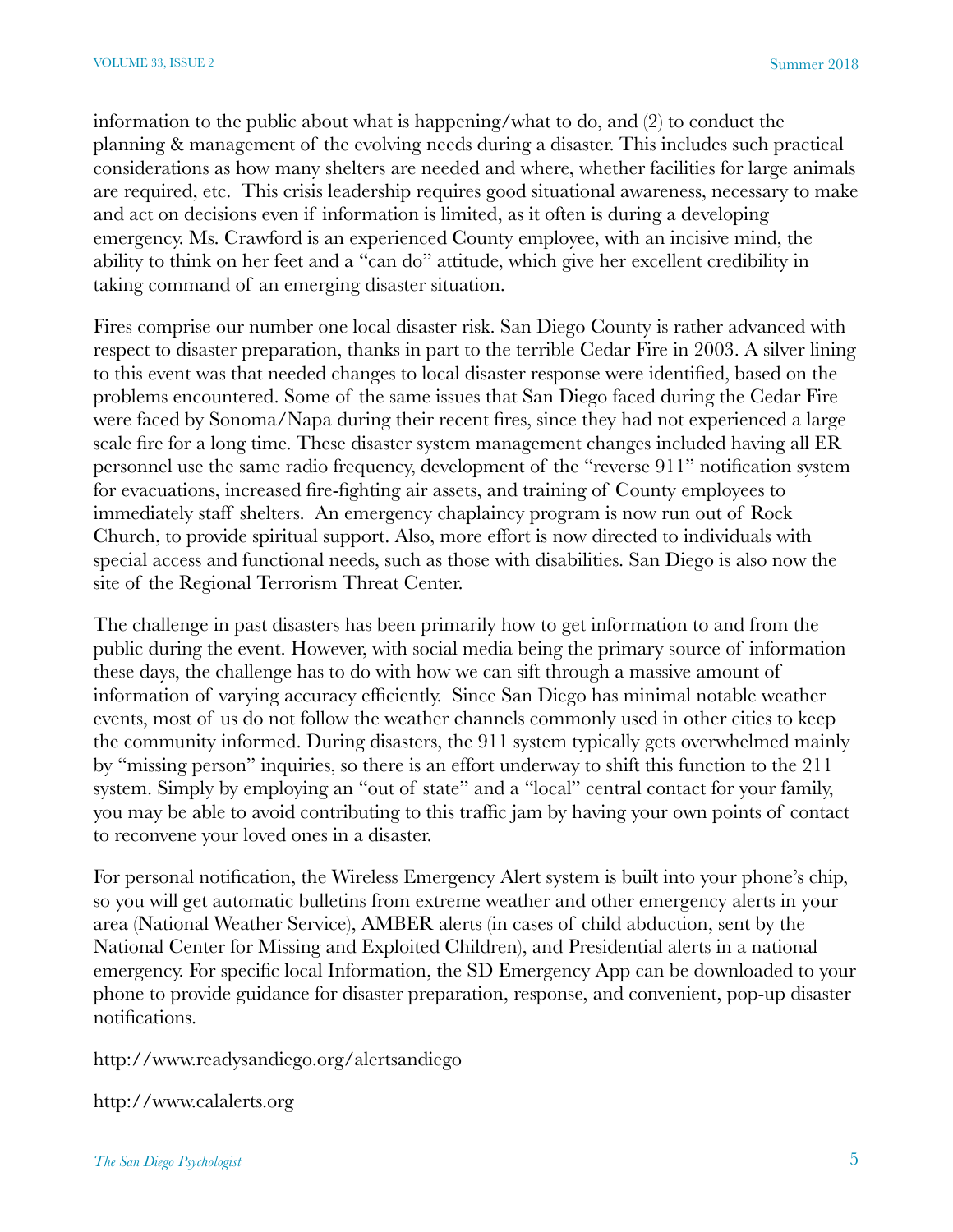It is also critical to register your mobile phone with the County for emergency notifications (reverse 911). Your residential landline is automatically enrolled, if you still have one, but no mobile phones unless you request it. Register your mobile phone for the SD County Emergency notification system by going to the Alert San Diego website online. This is important, as you never know where you will be when disaster strikes. Finally, make sure you have a phone which does not require electrical power or cell phone towers, (which may go down during a disaster), to operate. Everyone needs to own one phone which plugs directly into the phone cable socket, which can be obtained at Goodwill for a few dollars.

# Lessons from the Field: Toward the Way Forward in Mental Health Disaster Response

*by* Merritt "Chip" Schreiber, Ph.D.

Dr. Schreiber, a child psychologist and expert on disaster response, discussed current issues in disaster response from a national perspective, based on his work as the CPA Disaster Response Network Coordinator (DRN) and a Red Cross volunteer, and his vast experience deploying to major national disasters for many years. The CPA DRN is based on the local jurisdiction of the 57 counties in California. He drew attention to the DRN member from San Diego, Dr. Deborah Hopper, who is the current Chair of the SDPA Disaster Psychology Committee.

Dr. Schreiber noted a number of concerns for the direction of the disaster response field related to mental health (second responders). Often, disaster response operations tend to be "one size fits all," when in reality, individuals vary in their needs, based on many factors. It is still not completely clear where mental health professionals fit in with disaster response, per se. The focus remains on acute response, rather than prevention or the aftermath.

Dr. Schreiber pointed out that as clinicians, we tend to focus on individuals rather than populations. Disaster work is optimized by a clear understanding of population groups in the ways in which people respond to disasters. Certain subgroups of the population tend to respond differently to disasters than others, e.g., those who have faced disasters in the past. 30-40% of disaster victims can develop new mental health disorders after experiencing such an event. Yet, many people are resilient and able to return to their baseline functioning after enduring "transitory distress." Symptoms may resemble post-traumatic stress disorder, but much of the symptomatology is sub-clinical. People tend to fear disaster recurrence, which may trigger symptoms again, but this fear tends to fade over time.

When disaster strikes, a large number of mental health providers and volunteers of varying motive and skill simply show up, and they need to be coordinated. There are increasing efforts to automate this process online. The response to the recent Hurricane Harvey was so large, that it crashed the online mental health volunteer system. Over 5,000 volunteers deployed to this event, even though the site was quickly taken down when capacity was reached. Dr. Schreiber, due to his experience, is often responsible for the assessment and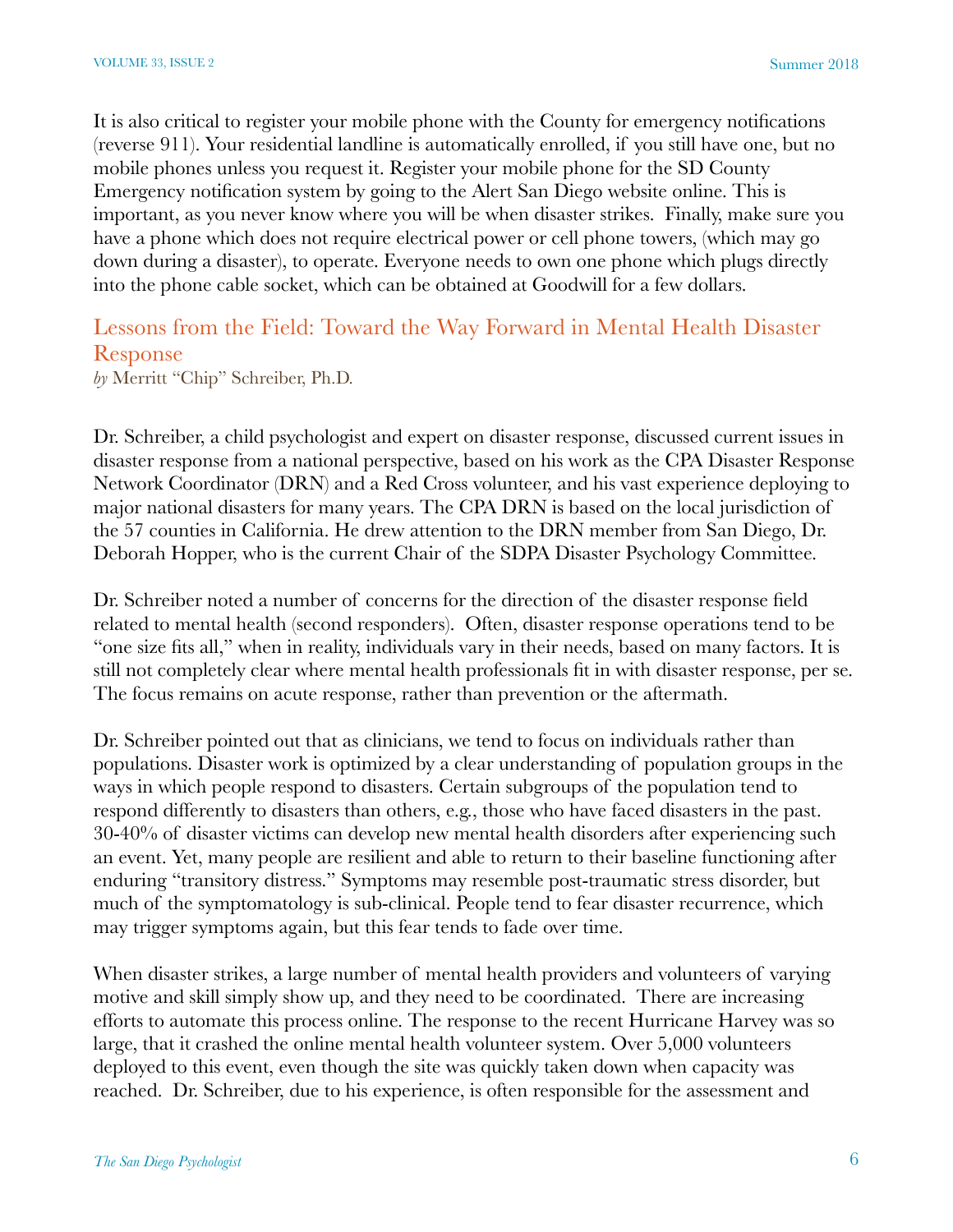coordination of mental health volunteers on site. It is necessary to appropriately "vet" these individuals before sending them into the field to manage the affected public. Once selected, volunteers may need guidance or targeted training. Much of what has been learned about disaster response and its aftermath comes from a 12-year follow up study after 9/11, conducted by the National Institute for Occupational Safety and Health (NIOSH) within the Centers for Disease Control and Prevention.

There are two main pathways after a disaster: (1) the Acute Disaster Response and (2) the Later Response, both significant to recovery. The severity of the disaster is also important. Extreme, widespread disasters are a great equalizer since most people are greatly challenged simply due to local conditions. In a more moderate intensity disaster, individuals with prior trauma, depression, mental health issues or recent stress may be particularly at risk.

Following the disaster, anyone exposed to an event is now considered vulnerable in future disasters, since experiencing the event will comprise a new mental health risk factor. He noted that most mental health providers are trained to "chase tears" during a disaster, but the most helpful effort may actually be to identify those survivors who are at highest risk and steer them toward the appropriate services. He labeled this phenomenon "triage vs. secondary assessment." The interventions for these high risk individuals may vary greatly, depending on their needs. Generally, only 25% of those affected receive timely care, a statistic that can be improved with targeted training.

Dr. Schreiber noted that American disaster response teams have not learned from their international colleagues who seem to do a better job connecting victims with appropriate resources. He perceives a huge gap in the US between provider capability and awareness that further mental health intervention is available and may be helpful post-disaster. With low awareness and few referrals for follow-up services, mental health care services for many people after disasters is inadequate. He emphasized the need for systematic secondary screening of victims and the "alignment of intervention intensity" to relative risk and resilience among population groups, thereby countering the "one size fits all" approach. He called for the development of strategies to treat population groups for the identified reactive pathways after a disaster to further extend secondary prevention efforts.

Another important element is to protect volunteers (and first responders) from undue exposure to traumatic scenes. Repetitive, sensational media coverage is a hazard for disaster workers as it may detract from efficacy on the job. Dr. Schreiber stated that he avoids consuming any disaster-related media while deployed, in order to preserve his energy and focus for what he must do at the scene. Obviously, one will invariably be exposed to incidental trauma while on site, but the policy of limiting one's media consumption will serve to minimize the emotional repercussions of this work. Although the majority of first responders are resilient during/after the disaster, approximately 10% may develop adverse mental health sequelae. Some of them may have had predisposing risk factors, such as recent emotional stress or depression.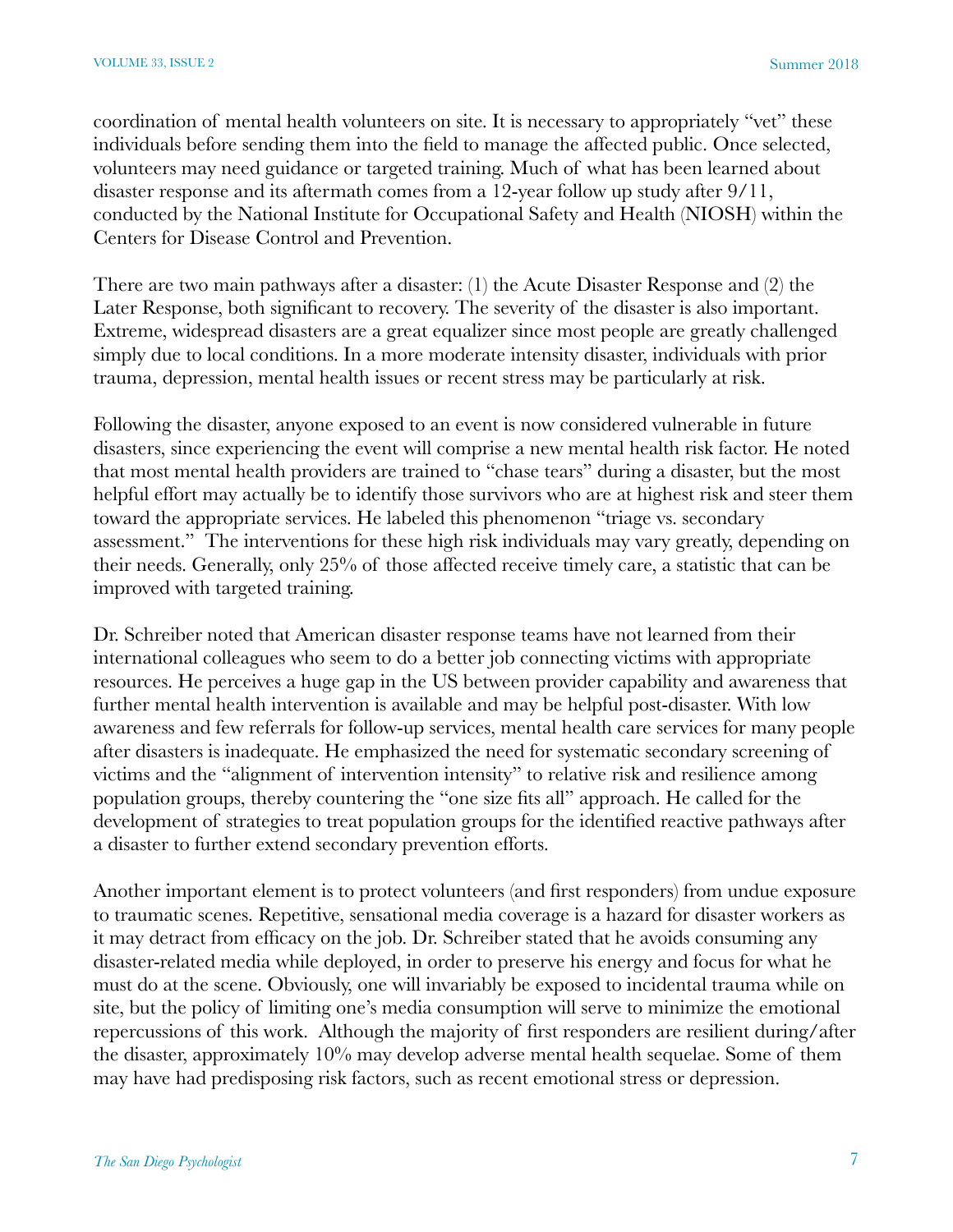As Dr. Schreiber summarized, recovery intervention efforts do work and are worth undertaking. After 9/11, there was a \$100 million effort to conduct crisis counseling, which was unprecedented. From a Public Health perspective, even if individuals are only slightly impaired, and their work, only mildly affected, when this impact is multiplied across the population affected by a large scale disaster, the economic loss and human suffering is substantial and significant. Unfortunately, no matter how much care is taken, we are bound to miss many people after a disaster who need and might benefit from intervention. Identifying and reaching everyone who needs assistance after a disaster is one of the biggest challenges going forward.

# Responding to the Needs of Children and Families After Mass Violence and **Disasters**

*by* Melissa Brymer, Ph.D., Psy.D.

Dr. Brymer is the head of the National Child Traumatic Stress Network, which promotes best practices for pediatric trauma recovery. The nationwide network comprises 87 sites, including Rady Children's Hospital in San Diego. Between natural disasters, violence and terrorism, there have been many such events in recent years which have exposed children to extreme events, including mass violence. The technical definition of mass violence is "an intentional violent crime which causes physical and psychological injury with at least four casualties, which increase the burden of victim assistance and compensation." School shootings and mass casualty events may not necessarily be the same thing (although colloquially, they are often conflated as such). Dr. Brymer pointed out that only eight of the last 22 school shootings met the full definition of a mass casualty event. For example, there are many school shootings where, thankfully, no one is injured.

Dr. Brymer discussed some recent mass casualty events to illustrate how each event is unique and presents different challenges for recovery. Each event has the potential to change perceptions and beliefs of professionals involved in the disaster field as well. For example, after Sandy Hook, it was realized that elementary schools are not necessarily safer or immune to violent events. After Parkland, we now appreciate that students exposed to a school shooting can be fierce and effective advocates for better safety, and that this may help them heal. It is necessary for the mental health responder to know something about the community history, the unique features of each event, and relevant cultural traditions/rituals, to be able to identify those individuals at highest risk, and interventions which might be effective.

The first example discussed was the shooting at Sandy Hook Elementary School, where the perpetrator was an ex-student, during what appeared to be the most positive part of his life adjustment. He returned to where he felt comfortable to enact his violence. The doors were securely locked, but he shot off the lock. Although no one knows how this happened, since no one realized the school even had an intercom system that could even be used, this system was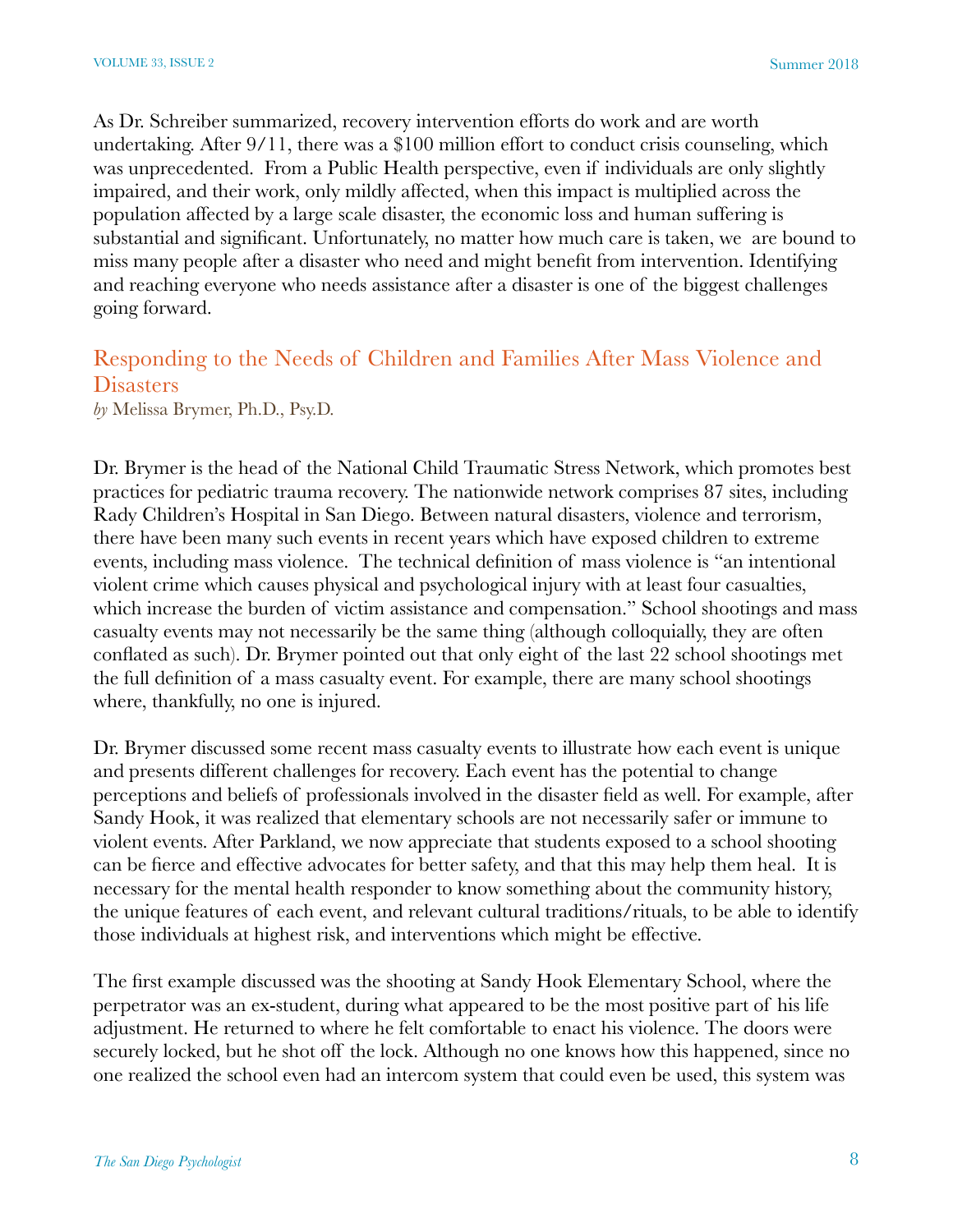accidentally turned on at the start of the attack. This exposed all the children to the horrific sounds of the violent attack, extending the trauma well beyond the affected classrooms.

In this event, the tragic loss of the Sandy Hook principal, vice principal, and school psychologist, wiped out the administrative "brain" of the school, so survivors had to cope with the loss of people they loved and with the loss of their institutional memory which helped the school function smoothly. Since children/teachers were relocated to another town while the school site was investigated, then razed to the ground and rebuilt, the school community members were "refugees," in that they could not follow their usual, convenient routine for four years. Familiar routines are helpful to children's coping with a trauma. For example, the UN supplies a "School in a Box" to refugee sites, so disaster responders can get children in shelters and refugee camps into positive, structured educational routines as soon as possible.

Another example discussed was the *Festival 91 Harvest Concert* in Las Vegas, which was unique since its impact was not confined to Las Vegas, where the attack took place. In fact, 62% of ticketholders were from California, and quickly scattered after the event, without access to organized intervention. The sheer size of this event (59 killed and 527 injured) was unprecedented. There are still so many questions unanswered about the perpetrator, which is unusual. No motive has been put forth to explain his actions, posing a challenge for assembling a coherent narrative, essential for healing. Many "first responders" in this event turned out to be taxi drivers or random passersby who were not formally trained EMTs, thus putting them at risk. Dr. Brymer noted that it is important to remember that first responders and providers have their own grief after the event, not just victims' families and survivors. Memorials and community support provide valuable support to all individuals affected in the community.

To illustrate a different type of event, the San Bernadino workplace shooting incident was also discussed. This incident occurred at a holiday party/meeting of the County Public Health Department. One of the victims' co-workers and his wife were the perpetrators; one the perpetrators being someone they had worked alongside for five years and thought they knew compounded the confusion and grief caused by the incident. The victims' County EMT coworkers were the first responders, called upon to help their colleagues. The Public Health Department's work unit moved to a temporary location while their former office was remodeled so that the perpetrator's familiar cubicle was not part of their environment as before. This physical disruption adds to the coping burden for survivors.

Dr. Brymer then presented the Five Steps for Mental Health Disaster Recovery, according to the current National Child Traumatic Stress Network (NCTSN) model, developed out their extensive experience with traumatic events.

In this model, the general approach to disaster response always starts with **Re-establishing Safety**. Besides the direct risk from the violent event, there may be new safety risks or severe adversities after the event (for example, in shelters or getting to them). Both victim/survivor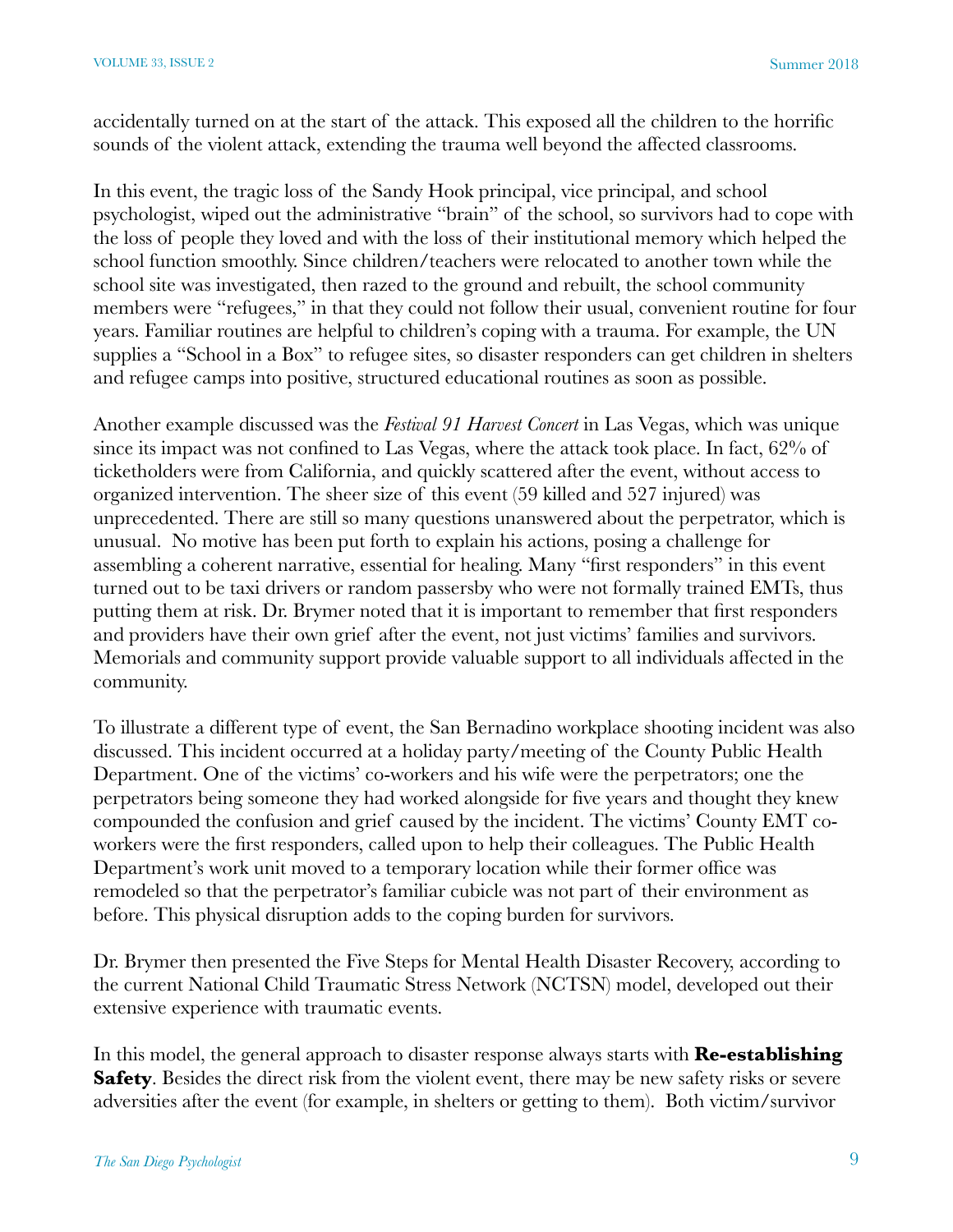specific and community-wide safety measures are often needed. Extra law enforcement brought on to the scene must be encouraged to approach the survivors with sensitivity, as their presence may feel intrusive to some vulnerable groups. For example, after Sandy Hook, implementing a large police presence on a daily basis among elementary school age children involved thinking through how not to frighten them further. As it happened, someone donated hundreds of small rubber ducks, so these were handed out by law enforcement on site for comfort, as part of their routine function to make them less scary.

Once people are safe, **Calming Efforts** are needed. Many individuals may be shocked or acutely bereaved. Parents and teachers need information about how to help children cope. Resources and information on post-traumatic grief are often helpful. Posters and signs from "kindred spirits" who have gone through similar tragic events are often very meaningful to current survivors. This helps them feel they are not alone and there is another community which understands some of what they are going through. The Sandy Hook Community received over 500,000 letters of support, which showed them how much people cared. However, managing this logistically and respectfully was a challenge in itself. In the end, the letters were organized into a "digital library" with open access. The actual letters were then burned in a ritual, and the remains compressed into bricks, which formed the foundation of their new school.

Survivors need opportunities and interventions that help them **Build their Self-efficacy,** which may have been damaged during a sudden harmful event that left them feeling helpless. Providing resources and information so that people can make good decisions is a basic step in this process. Allowing survivors to give their input into decisions that need to be made is also important. Community town hall meetings, mourning rituals, and religious services can provide opportunities for meaningful decisions to be made by the community. These efforts also provide community recognition and validation of the seriousness of the tragedy and its aftermath. This collective healing can be very empowering, thus enhancing recovery.

Facilitating **Helpful Connections** is the next step in the recovery process. People do not heal after a traumatic event in isolation. Identifying those individuals with low social support, who may be isolated, or have special needs is critical. Being with people they love and connecting meaningfully with those who understand is the most healing environment for recovery. Social media can be helpful, but care must be taken; a strange and distressing modern phenomenon is the "truther" movement, that is, after an event, there are people communicating online who claim the event did not happen or was staged by actors, which is potentially harmful and invalidating. Survivors and their families are also usually targeted by trolls with aggressive and frightening threats. The members of the notorious Westboro Baptist Church may show up, for example to the school's graduation, to heckle survivors with hate speech. This is a new and troubling phenomenon, for which awareness and prevention may help in advising survivors and in organizing post disaster events to prevent survivors from further harm.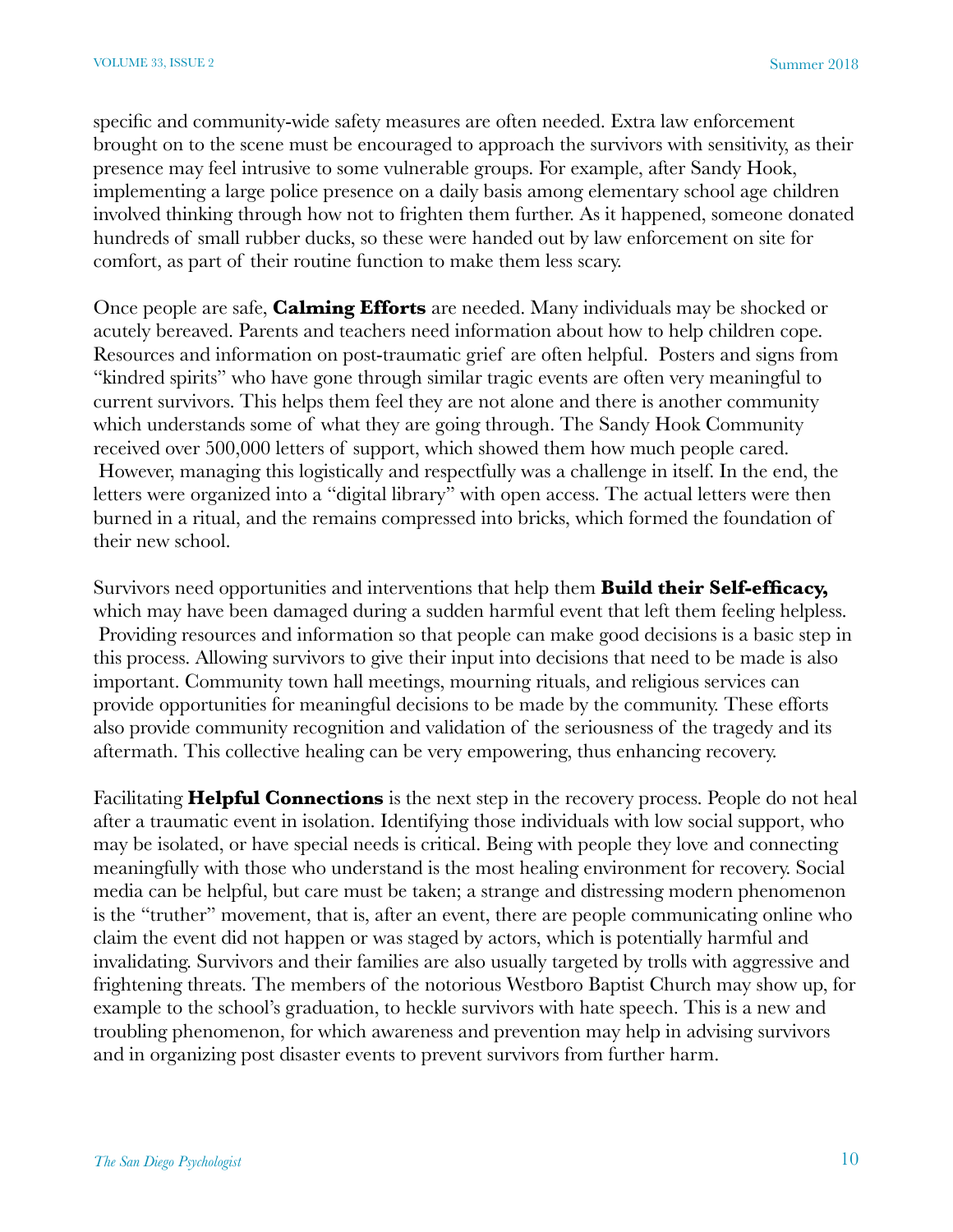Finally, **Fostering Hope** is important. With acceptance that their lives are forever changed, survivors and their families must find a way to go on with the new reality. In this way forward, they benefit from memorializing their loved ones in creative ways, which add meaning to their lives and the lives of others. For example, after Sandy Hook, many parents created non-profit organizations which aim to contribute potential solutions to or prevention of school-based violence in their child's memory. *[Safe and Sound Schools](https://www.safeandsoundschools.org/)* is an organization devoted to safe school environmental designs run by two Sandy Hook mothers. *[Dylan's Wings of Change](https://www.dylanswingsofchange.org/)* is dedicated to supporting children with autism, and *The [Avielle Foundation](https://aviellefoundation.org/about-the-foundation/avielle-rose-richman/)* is run by two neuroscientist parents to find new information about the brain and violent behavior; both organizations are named after children who were murdered at Sandy Hook. *[Love Wins: An Ana Grace Project](http://anagraceproject.org/), [Jesse Lewis:](https://www.jesselewischooselove.org/about-us/)  [Choose Love Movement](https://www.jesselewischooselove.org/about-us/)* and *[Sandy Hook Promise](https://www.sandyhookpromise.org/)* are other organizations created in the aftermath, which augment healing for those involved and contributing, strengthening the community.

With the lessons learned from each event, the NTCSN has been working on modernizing disaster mental health response. Particularly problematic for healing post-disaster is the tendency for a "let's move on" attitude, which undermines how long grief and trauma recovery take. It is difficult to have the necessary patience in our "hurry up" culture. Profound grief and anger are difficult to sit with. Even clinicians may avoid contact with this, and seek to move on. It takes significant effort to create a cohesive, stable community over time, in which survivors can take the time they need to fully recover. Survivors must also be protected from intrusive media interviews, where they are urged to recount the event over and over again.

Many challenges remain. For mental health providers, shielding oneself from media coverage about the event is widely understood now to be essential in order to have the energy to effectively treat the survivors, but increasingly hard to do with the proliferation of media into many aspects of our life. A particular challenge is how to include the injured and/or hospitalized survivors in the community support events and grief rituals, such as memorials, when they cannot physically participate. When they recover from their injuries, they may find that the community has already moved on. A recent investigation showed that six years after the incident, the majority of the injured children never went back to school, thus missing out on the organized longer term "postvention"/recovery efforts and may be lost to follow-up. More research is needed to develop interventions which fit their needs.

A lesson learned from the school shooting in Chardon, Ohio in 2012 was that many first responders never get to learn the outcome of those they helped during the acute emergency, which can create an information gap that is hard to heal with. Sometimes rescuer/survivor reunions can be very helpful and healing. Other groups in disaster response often overlooked for trauma recovery intervention include law enforcement, members of the media, local funeral directors and any community organization which has been involved in the response in any way. NAMI has a good program available for law enforcement, *Preparing for the Unimaginable*.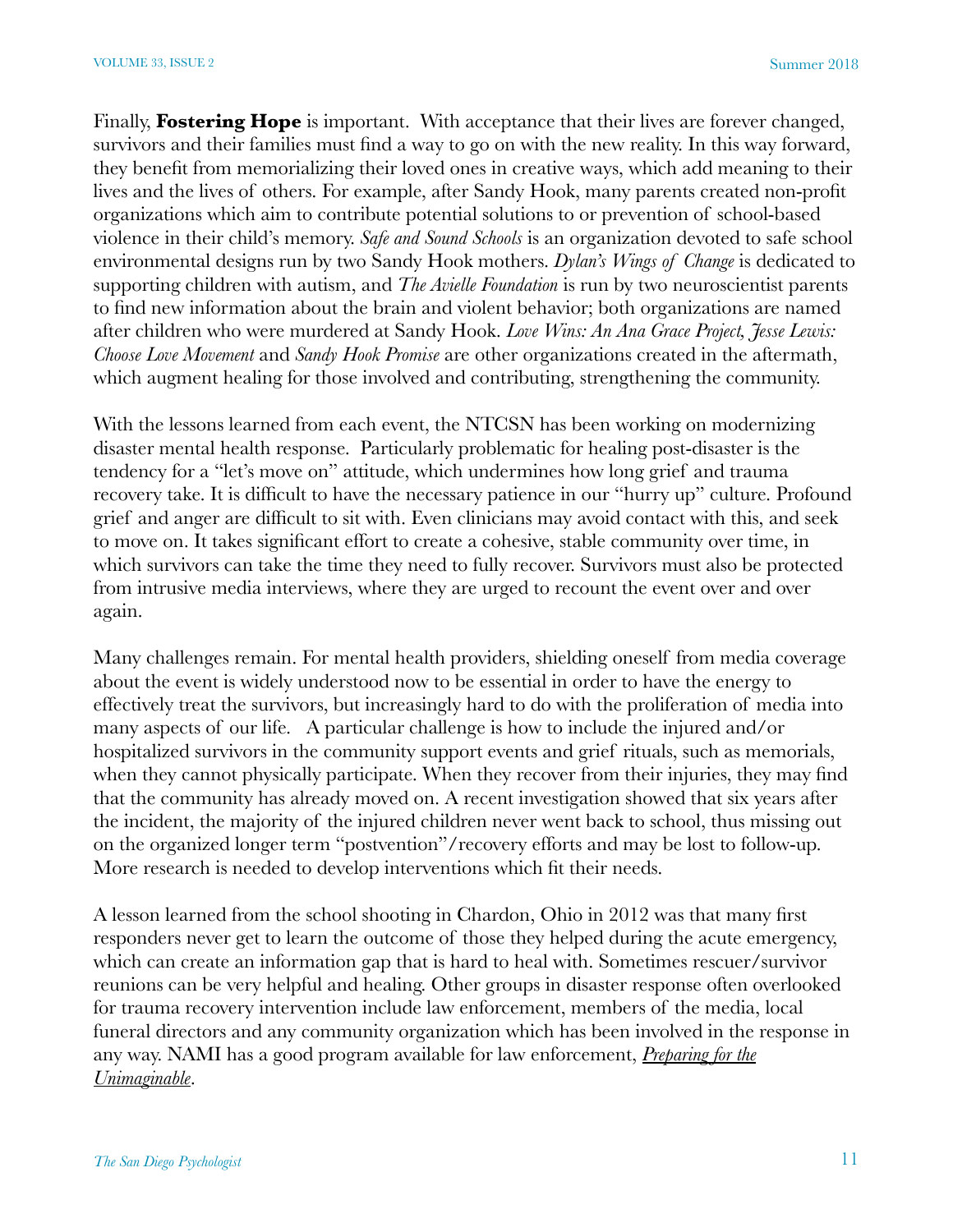The ABCs of second responder self-care during and after a disaster are

- **A**wareness (that one has been affected and how)
- **B**alance (restoring energy, rest, play and joy)
- **C**onnection (seeking out support resources and community)

Care must always be taken to restore oneself as needed when participating in disaster response.

There are a number of free online resources which can help MH providers become more informed and prepared to offer post-disaster support. The NCTSN website, NCTSN.org, is the starting place for many resources. At https://learn.nctsn.org/, there is a course and an app for Psychological First Aid, courses in Trauma Focused CBT, Psychological Recovery Skills, Traumatic Grief, and links to many other web-based resources. Some of these online courses are CE approved.

For parents, UCLA has created *Helping Kids Cope*, a parent's app which covers 8 different types of disasters and how to help kids through them. It is important to remember that notable events such as sudden evacuations, parental panic or periods of time without any power can be frightening for children, although these may be taken in stride by adults. To address this, graphically appealing children's stories about some unlucky mice who cope with various disasters have been developed. These are posted online at the NCTSN center website in various languages, including English.

#### Mental Health Response to the Immediate Impact of a Community Disaster: Common Challenges in Emergency Shelters *by* Glenn Lipson Ph.D.

Dr. Lipson has been involved with disaster response deployment via the Red Cross in San Diego for a number of years. He discussed his extensive experience with local Red Cross Disaster shelters, which tend to be the primary sites of psychological first aid.

The work of a mental health provider in such settings is challenging; the work conditions are often harsh, uncomfortable for all, and focus on general, basic needs, rather than preferences or individual needs. Survivors in shelters may be wet, dirty, hungry, thirsty, and sleep deprived. The most basic comforts, such as being able to take a shower or maintain cleanliness are a challenge. Meeting these, however, may make a huge difference to the survivors. Simple acts of kindness that let people know that they are being helped by good people they can depend on are vital to the recovery process. A major initial focus for many survivors is to try to assemble a coherent narrative of what happened, which requires filing in information gaps and understanding the sequence of events. Very often, responders and volunteers don't yet have this information either, which can provoke a lot of frustration among survivors.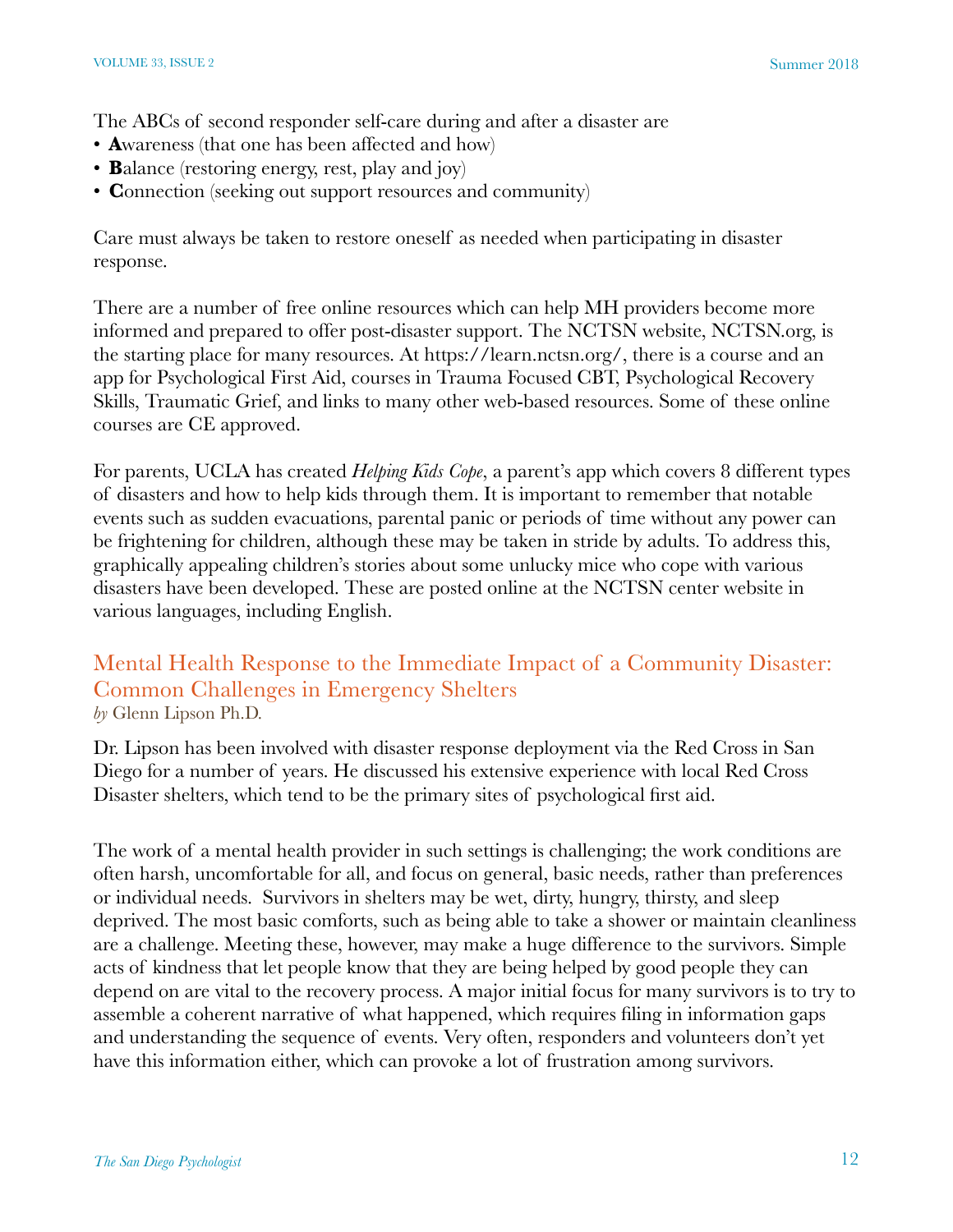One of the biggest (and often unexpected) challenges is coping with and helping survivors cope with a high level of anger directed toward the first and second responders. This is especially true when the disaster is "manmade" rather than a natural disaster. Many mental health providers do not have experience dealing with such high levels of anger. The extreme situation can stir up complex issues that cannot be easily or quickly handled. Dr. Lipson stressed how important it can be to acknowledge that as a mental health provider, he may not have the information the survivors are seeking about the situation or the immediate solution for their needs. Mental health providers are often not briefed in the acute phase, so that first responders can focus on those directly in harm's way. Dr. Lipson reminds us that letting survivors know proactively that those on scene don't have this information, and explaining the complexity of the situation may help mitigate anger directed at second responders.

Given the high levels of confusion and uncertainty, survivors are often looking to place blame for the incident or lack of adequate/immediate resolution, which can lead to further challenges. Certain sub-groups (e.g., immigrants, Muslims) may be scapegoated as "causing" the disaster, which can then fester over the years among individuals and across communities. When an individual becomes stuck in the anger, he or she cannot move forward through recovery. Dr. Lipson referred to the work of the Buddhist monk, Thích Nhất Hạnh, in which he counseled the application of mindfulness, acceptance, and mindful processing of anger to generate calm. The reality at hand can then be investigated and good decisions made to respond effectively to the current situation. Personal or sub-group blame must be shifted to "situational" blame to promote healthy recovery.

This kind of emergency shelter work can be very meaningful and gratifying for the provider, albeit unpredictable and sometimes intense. For mental health providers, fostering compassion and promoting self-soothing, while appreciating that past trauma may be activated, is helpful.

Dr. Lipson shared the helpful acronym, *HEAL*, which stands for **H**ear (listen, validate), **E**ngage (be present in the moment), **A**ccept (no platitudes, sorrow, anger is ok), and **L**augh.

Many absurd and ridiculous situations arise in shelters, so imparting and encouraging humor and laughter can help ease tensions. Simple kindnesses and comforts, including listening to music or using art to express one's losses can also be helpful coping strategies. Dr. Lipson recounted one of his experiences working in a shelter, wherein the environment became soothing with the arrival of a musical group and the resulting respite felt by the survivors.

Dr. Lipson recommends taking courses on Psychological First Aid to gain the specific skills useful in supporting recent disaster victims. One example of a good reference for this protocol can be found in the *Field Operations Guide* developed by the VA. [https://www.ptsd.va.gov/](https://www.ptsd.va.gov/professional/manuals/psych-first-aid.asp) [professional/manuals/psych-first-aid.asp](https://www.ptsd.va.gov/professional/manuals/psych-first-aid.asp)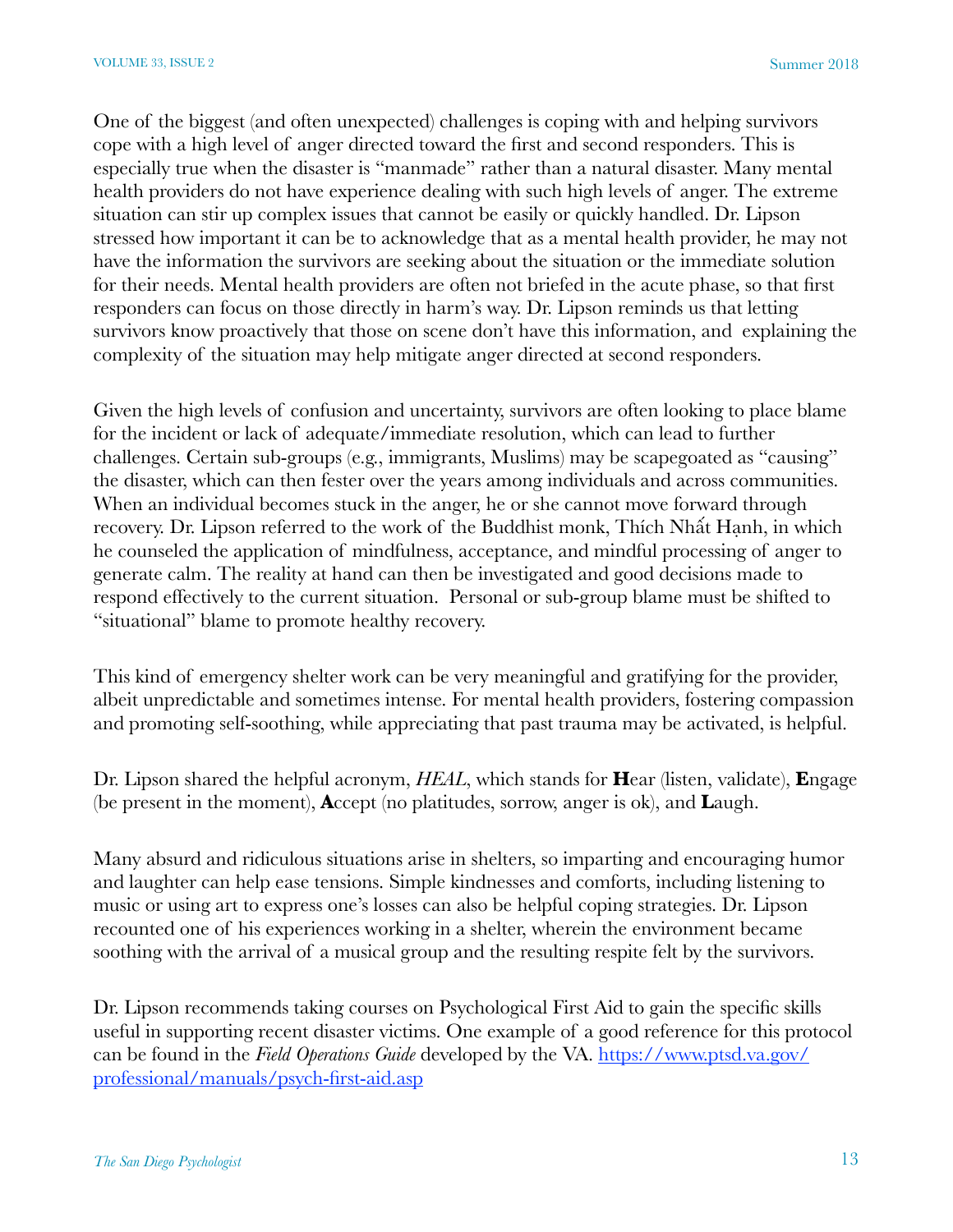There are several apps that one can download on their mobile device that can help with psychological first aid (list compiled by Wendy Tayer, Ph.D.). The following are a few examples:

- 1. Virtual Hope Box
- 2. Stress Less Cards
- 3. Breathe 2 Relax
- 4. Insight Timer
- 5. Help Kids Cope by the National Child Traumatic Stress Network
- 6. Psychological First Aid (PFA Mobile)

Extreme circumstances and traumatic loss often compel application of a spiritual perspective. Dr. Robert Jay Lifton, a psychiatrist famous for his research on the psychological causes and effects of war and political violence has coined the term, "death imprint," to describe the phenomenon of coming so close to near-fatality that the experience leaves a deep mark on the psyche. The "death imprint" may affect not only direct victims of the disaster, but also their loved ones, and the first and second responders involved in recovery. Personal meaning may vary, but there is a general sense of a changed sense of self and relationships with self and other. Grief may be a big part of this shift, since loved ones, homes, pets, and essential personal items may have been lost. Through kindness and the creation of a safe "holding environment" in which to process the event, a person must come to terms with why they experienced the traumatizing event via cognitive, emotional, and sometimes spiritual processes.

Consider, for example, a carpenter, who has lost his tools that enable him to work, ones which took a lifetime to accumulate and are not fully replaceable. The meaning of these lost tools is not just "stuff"; the impact of any loss is unique to each individual, depending on the significance, and should not be prejudged by the mental health provider involved in the recovery process. Values clarification, resulting in a change of priorities, may be a part of the "post traumatic growth" after a disaster; this process benefits the survivor over time, and can help him or her become stronger and more resilient than they were before the event.

Vicarious trauma is a real risk for secondary responders in disaster recovery, given their exposure to people's raw anger, shock, fear, and horror, as they are encountered in shelters and on scene, further amplified by the survivors' repeated recounting of their stories as they process their experiences. This risk may be further exacerbated by sleep deprivation in both survivors and responders. If responders do not process their own disaster-related trauma, they are at risk for a delayed post-traumatic emotional response and maladaptive coping behaviors such as substance use as a form of self-medication. Dr. Lipson led the audience through a guided imagery exercise, of victims in a shelter imagining gentle rain washing away the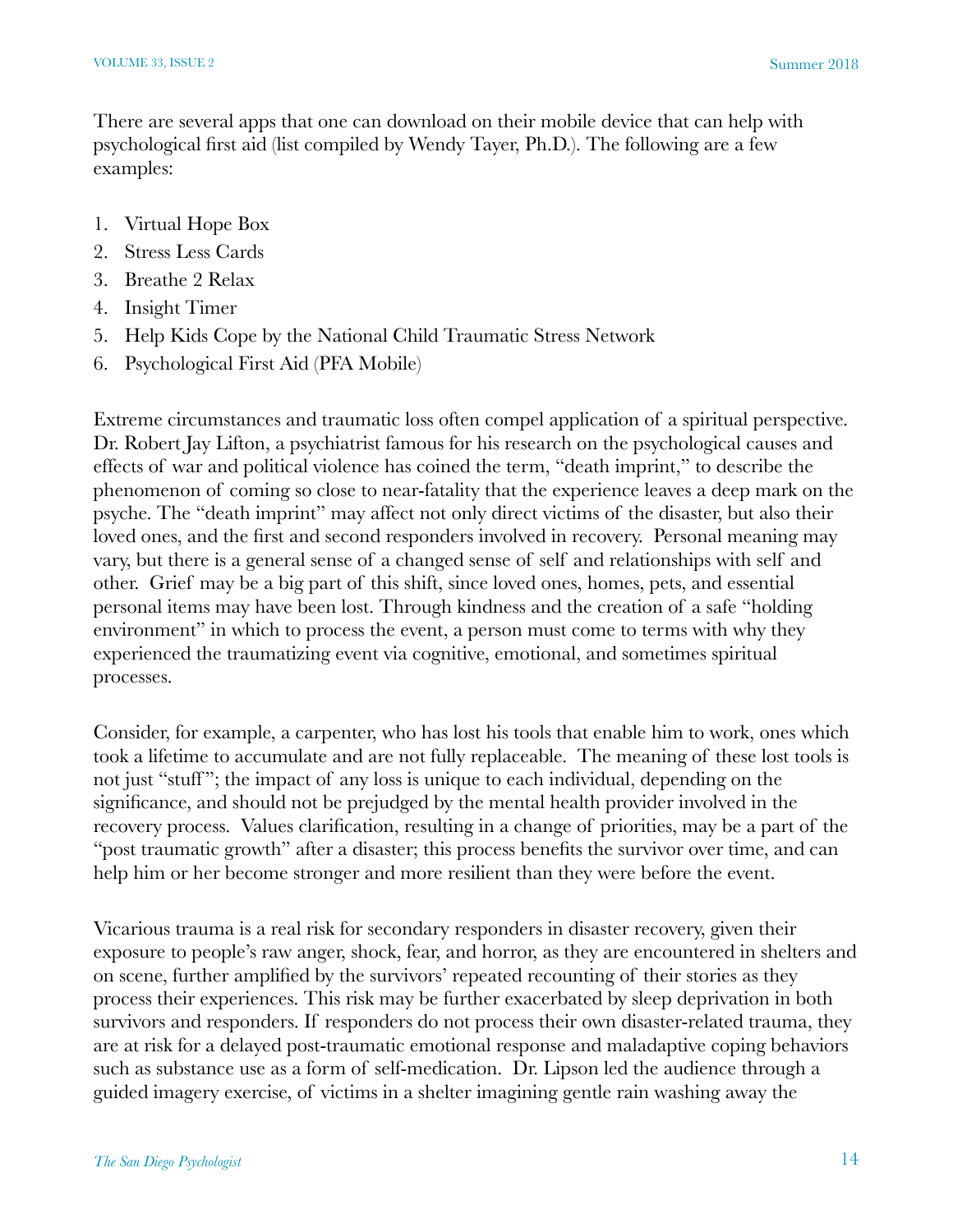imprint of their trauma, i.e., the sights, sounds, smells, loss. This can also be a soothing selfcare activity for providers, and can be shared with other survivors.

Overall, disaster recovery work is not for the faint of heart, but can be very rewarding and meaningful. Each mental health provider has to determine his or her comfort level with traumatic exposure, assess their own recent emotional challenges, consider their own health and hardiness, the time they have to devote, and whether they can manage being away from family, pets, work, and clients, both on short notice and for varying lengths of time. It is imperative that clients of mental health providers who expect to deploy from time to time in local or national disasters be advised in their informed consent that their regular therapy may be interrupted on short notice should their providers be summoned in the wake of a disaster. As difficult as it is, the rewards of being able to make a positive impact after a disaster, and to use one's professional skills and expertise to make a significant difference in a survivor's outcome are incredibly gratifying.

#### Disaster Preparedness 101 (Part 1): Practical and Psychological Issues in Response Readiness for Mental Health Professionals *by* Wendy Tayer, Ph.D.

Why are you interested in reading this article on Disaster Preparation? Are you simply curious? Have you had a crisis or been in a disaster which has spurred you to become better prepared? Were you inspired by watching recent media accounts of disasters in the news? Are you no longer in denial about the necessity for preparation? Whatever your reason, I thank you for taking the time to read this article and becoming more informed.

If you are not as ready as you would like to be, know that you are not alone. Data from FEMA shows that 60% of people have not practiced how to respond in a disaster at home or work in the past year. Just 39% of families have a disaster/escape plan in place. These numbers have not changed since 2007, even though 80% of people live in areas that experience extreme weather events. Why don't more people prepare for disasters?

Research data suggest that 25% of survey respondents under-prepare or do not prepare at all because of poverty and lack of information. It is hard to think far ahead if you do not understand what could happen or are just trying to survive on a day-to-day basis. Others report a belief that terrorism, disease outbreaks and hazardous materials, (commonly, HAZMAT) incidents are unlikely to occur, so no preparation is necessary. As with many other behavioral domains, self-efficacy is predictive of preparation for most types of disaster. For natural disasters, self-efficacy and a belief that *preparation will help one survive* the most severe disasters are predictors of preparation. Individuals who engage in planning and training for disaster preparation at work and school are more likely to prepare, whereas caregivers as a group are the most likely to prepare household disaster plans. People aged 18-34 years and older than 75 years, and those living in poverty are the least likely to prepare.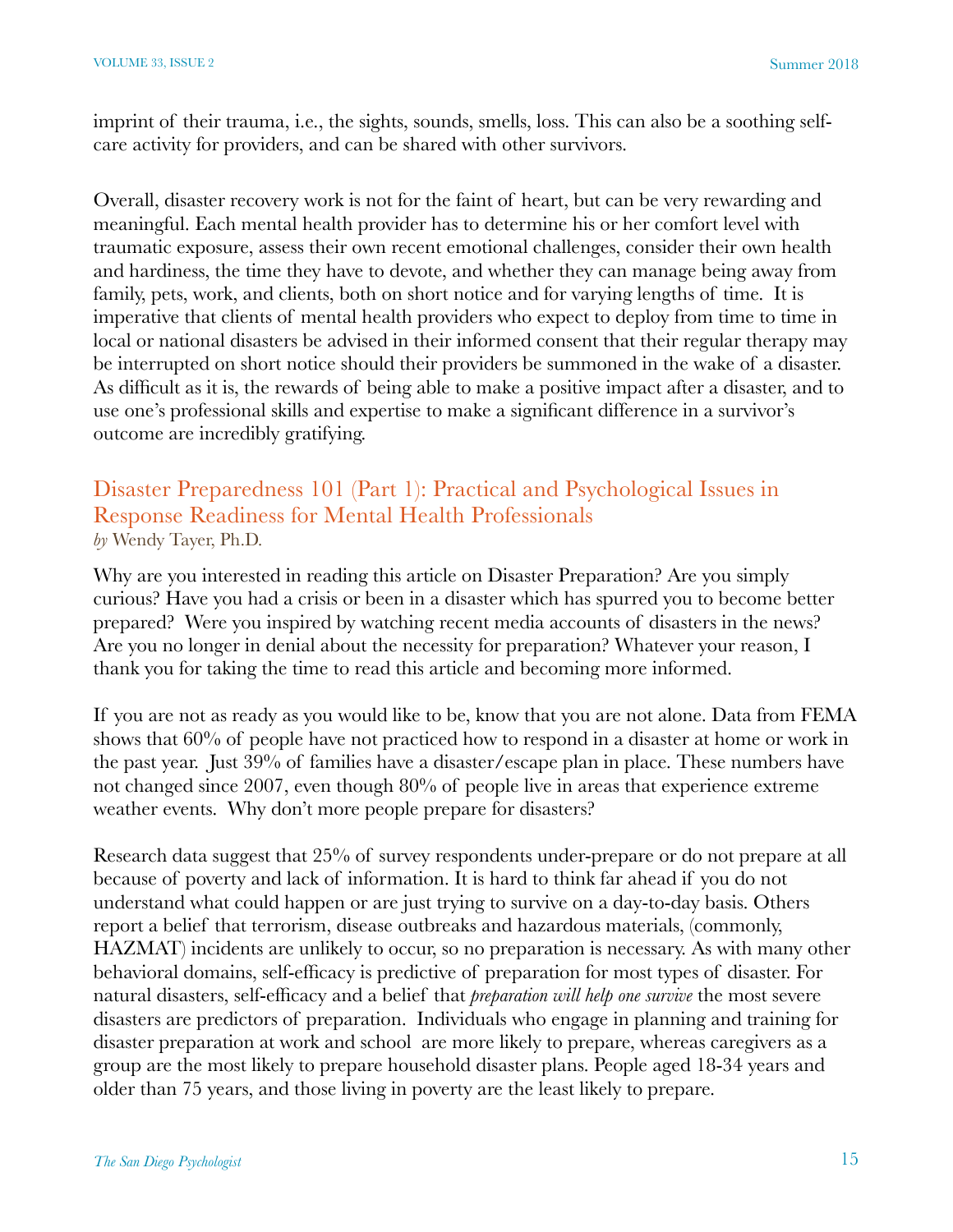Besides simply not having sufficient resources or not knowing what to do exactly, the disaster preparation and planning process is fraught with thinking errors. Our minds often misfire into maladaptive thinking, especially under pressure. Some examples of common disaster-related thinking errors are:

- Normalcy Bias: "Everything will be fine."
- Magical Thinking: "I'll jinx it if I prep."
- External Locus of Control: "The government will rescue us."
- Perception of Inadequate Resources: "I don't have enough money or space to prepare."
- Inaccurate predictions of the future: "It won't happen here."
- Short Memories: "Let's build condos here (landfill where Katrina hit)."
- Misconceptions about disasters: "Water is the greatest danger in a hurricane."
- Differences in perceptions of natural vs. manmade disasters: "I can't control nature, so I'll accept whatever the weather does." (Paul Slovic, *et. al*)

Overall, denial is our most powerful defense, and this thinking error is the biggest hindrance to adequate disaster preparedness.

There is also a conflict between facts and intuition in coping with the inevitability of a disaster. Social-Cognitive scientists have studied population norms and determined several factors which may be at play. Thinking biases (arising from our tendency to commune with likeminded people) can affect group norms and behavior, working in both positive and negative directions for disaster preparation, depending on what our close associates are doing (Meyer). Individuals vary in their risk perception, in terms of how much threat they perceive in the future vs. the present, which determines behavioral choices including how much we prioritize preparation (Repeik).

In research on denial (Gorman), the role of "confirmation bias" is notable, which means that testimonials and stories we hear or read about disasters may be compelling in confirming danger and the value of preparation measures. This is necessary to counteract the false belief that risk is nonexistent or minimal. Unfortunately, much of the population does not understand probability very well, a phenomenon referred to as "temporal parochialism" (Schulz), and this hampers disaster preparedness motivation.

Understanding these cognitive barriers can guide intervention efforts to counteract them and motivate better disaster preparation. For example, PSAs to increase public awareness and basic education provided by the Red Cross and FEMA increase readiness. Community institutions such as schools, worksites, public facilities, and organizations may offer more indepth disaster response training. The United States federal government offers annual Preparea-Thons to coordinate community efforts across the nation. More informally, the sharing of stories among people is another way to raise awareness and impart information. The best time to conduct disaster preparedness training is when people are open to novelty, and not too tired or anxious, which may interfere with learning. Individuals may elect to write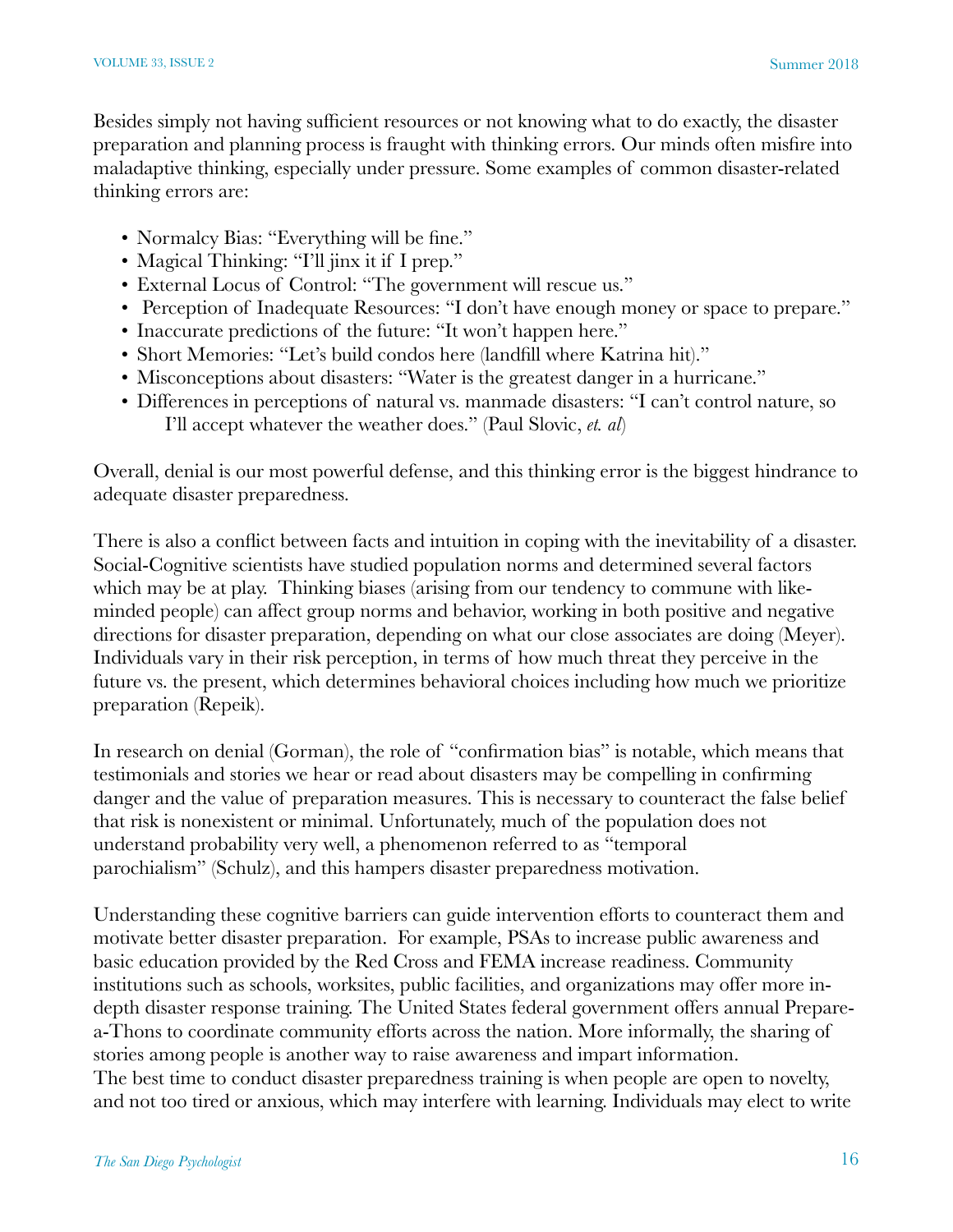about different points of view, such as why to prepare or why not to prepare, in order to explore their beliefs and expectations.

In San Diego, potential natural disasters include earthquake, fire, flash food, mudslides, tsunami, terrorist attack, gun violence, and chemical toxicity or even chemical warfare. To summarize, obtaining the facts and figures regarding local types of common disasters and what to do to prepare and respond is the first step toward preparedness. Earthquake and fire drills help familiarize people to the procedures and processes involved and to troubleshoot potential barriers. These drills also help determine escape routes in case of an emergency so that one can act quickly when the need arises. When anxiety and panic increase, it is very difficult to make good decisions and to think through everything that may be needed. Having a written or well-rehearsed plan, and following that plan can increase the odds of a good outcome.

Other practical steps for disaster readiness include preparing basic and necessary supplies, always keeping a full tank of gas in your car, a water bottle handy, and extra cash in your wallet. (These steps are detailed below.) Maintain safety measures in your vehicle, including flashlights, hazard markers, and first aid kit. Driving apps, such as *Gas Buddy* (that lets you know where the nearest station is) and *Waze* (that has the most current, GPS based road information, including alternate routes) may be useful to have loaded on your mobile phone. At home, it is important to regularly check your home appliances and smoke alarms, and maintain safety measures. Once you are well informed, then reach out and educate others in the family and workplace about good disaster preparedness strategies.

Please refer to the educational and coping Resources for Disaster Preparedness compiled by the SDPA Disaster Psychology Committee for further information.

# Disaster Preparedness 101 (Part 2): How to Get Ready at Home and in Your Practice in Four Simple Steps

*Interview with* Deborah Hopper, Ph.D., *Chair, SDPA Disaster Psychology Committee* 

Let's say you are convinced that it is a good idea to do some disaster preparedness in order to promote a good outcome and prevent undue trauma in the event of an unexpected disaster. You still need to know the specific steps you can take to prepare adequately.

We interviewed one of our local experts, Dr. Deborah Hopper, SDPA Disaster Psychology Committee Chair, to learn what she recommends.

#### *Q: Dr. Hopper, WHO should prepare for a possible disaster?*

*A: All of us*. Below is FEMA's model of the *National Emergency Management system*. At the bottom tier of the pyramid is *all* of us. We each have a responsibility to know what to do *before, during and after* a disaster event.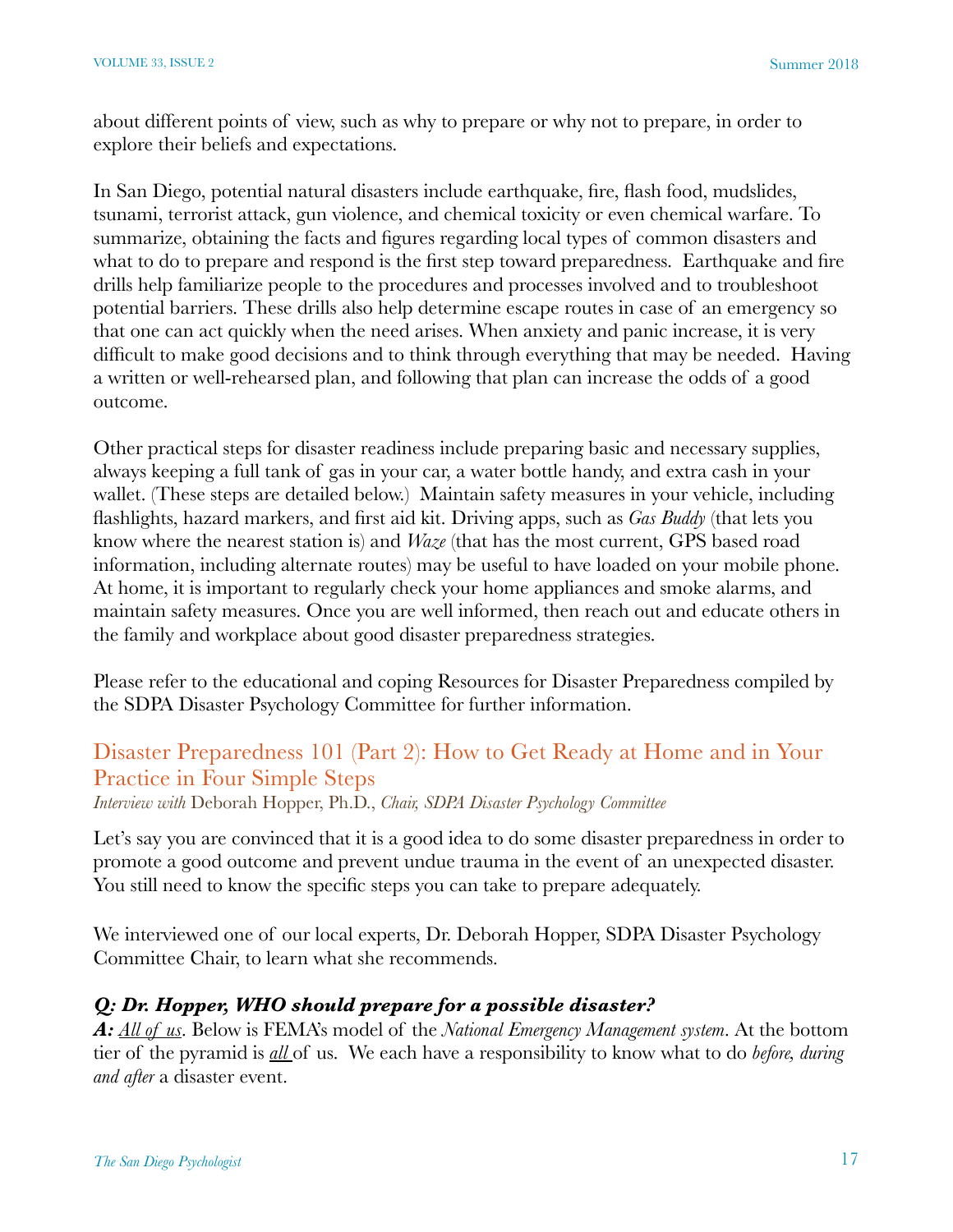

The Emergency Pyramid

We learned from the hurricanes and local wildfires from Fall 2017 that each of us needs to plan for our own welfare; we cannot solely rely public resources in the event of a large-scale disaster. As FEMA warns us, we know that the next emergency is coming. We just don't know *when* or *what kind* it will be**.** But we *can and must* prepare now for the next emergency. Our family, friends and community depend on it. For mental health professionals, there are particular considerations unique to being a psychotherapist as far as planning for safe evacuation, communication, boundary clarification, and advance planning for special populations, so that client's needs and treatment considerations can be addressed during the disaster, which we can discuss at the end of the interview.

#### *Q: WHY should we prepare for an unexpected disaster?*

A: The most personal reason to prepare is in line with how disaster mental health responders are trained. The first principle is: Each of us MUST make it a priority to practice taking adequate care of ourselves and our families, first. This is akin to putting the oxygen mask first on yourself in the event of a loss of cabin pressure when flying. We do that so if we choose to help others who are impacted, we aren't *risking our own well-being*. This is a basic principle of self-care.

### *Q:* **Are there real outcome benefits to being prepared for a disaster in advance?**

A: Being prepared reduces fear and anxiety, and increases the odds of a better outcome. In contrast, if we don't plan ahead, and *practice* our plans, when a disaster happens, it is more likely that our *"Fight-Flight-Freeze"* instincts will be calling the shots. For example, in fires, which are unusual events, people tend to get overwhelmed by the fire with its smoke, heat, and destruction, and often respond with panic. Panic can impair judgment and cognitive flexibility, which can result in the failure to problem-solve or make good decisions. This is an unfortunate but common reaction that can increase the probability of getting injured.

According to FEMA, "With advance preparation, i.e., plans and drills, individuals, families and communities will fare better. They will know what to do before and during an earthquake, where to seek shelter during a fire, or how to get to higher ground if there's a tsunami. They will be ready to evacuate their homes and take refuge in public shelters and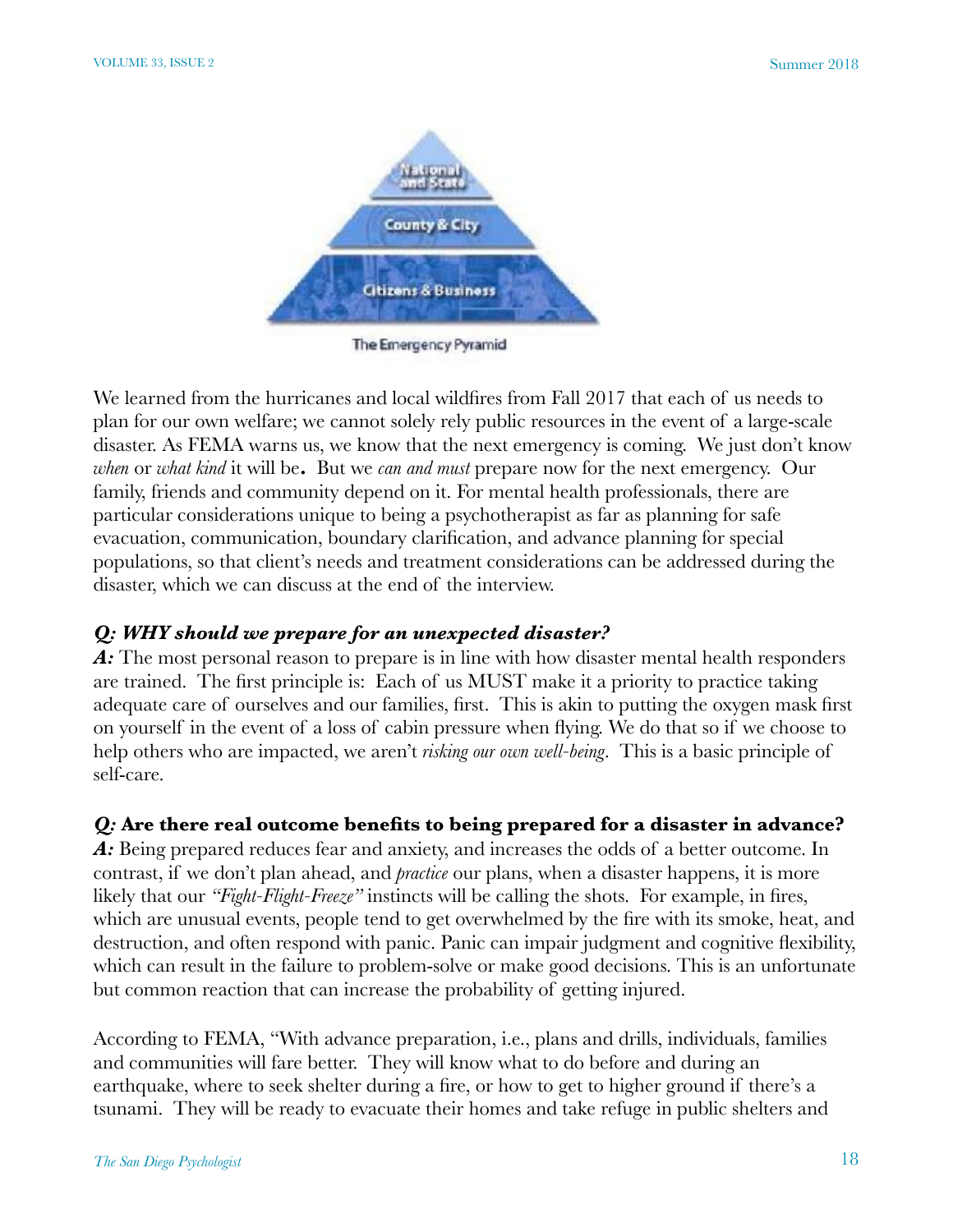know how to care for their own basic medical needs. People can even avoid danger completely".

Being able to avoid danger is the ideal solution to minimize injury and trauma and cannot be left to chance. As Dr. Tayer discussed in her article, understanding our cognitive limitations in emergency situations, i.e., how hard it is to calmly and effectively problem solve when the body's "emergency reaction" is triggered, helps us to make better plans and appreciate that we do need to actually *use* our plans. In an emergency, we may not be thinking clearly or we may unexpectedly freeze, so a familiar plan, well thought out in advance and practiced, can provide the template for strategic action to attain safety as quickly as possible. This advance planning is well worth the time and effort.

#### *Q:* **If the need to prepare for a disaster is real and beneficial, how are we doing in motivating community members to do so?**

A: People are starting to appreciate the importance of Disaster Preparation. Preparedness is actually on the rise: 90% of people have taken *at least one* action, the most common being to stock supplies. 46% have taken three actions, like also attending a community meeting and participating in a drill. 75% of survey households had supplies, and 50% had emergency plans. It is up to each and every one of us to join them if we haven't done so already.

### *Q:* **What are the basic steps to preparing for a disaster in the home setting?**

A: There are four basic steps to your disaster emergency plan: (1) be informed, (2) make your plan, (3) build a kit, and (4) get involved in the community. For overall information, the Ready.gov website has FEMA's resources: lists, plans by type of disaster, and more that can help you create and enhance your emergency plan.

### **Step 1: BE INFORMED**

Before any disaster happens, you need to know *how you'll receive advance warning*. Please refer to the list of Resources compiled by the SDPA Disaster Psychology Committee for a list of disaster apps and websites.

For myself, I set up the FEMA app to receive any alerts for San Diego County on my cell phone to stay informed. You can use local San Diego radio stations, KOGO AM 600 and KSON FM 103.7 for emergency warnings. I have a portable crank radio at home that does not require electrical or battery power, so can be long lasting when information updates are needed. In the "go-bag" in my car, I have a hand-held version of this radio. This way I can stay informed as the disaster evolves. I will be able to know what is happening and to have the information I need to take the best actions to keep myself and my family safe. I will also know where help may be needed from me so I can play a positive community role in the disaster.

#### **Step 2: MAKE A PLAN: Develop a household emergency plan and discuss it with household members.**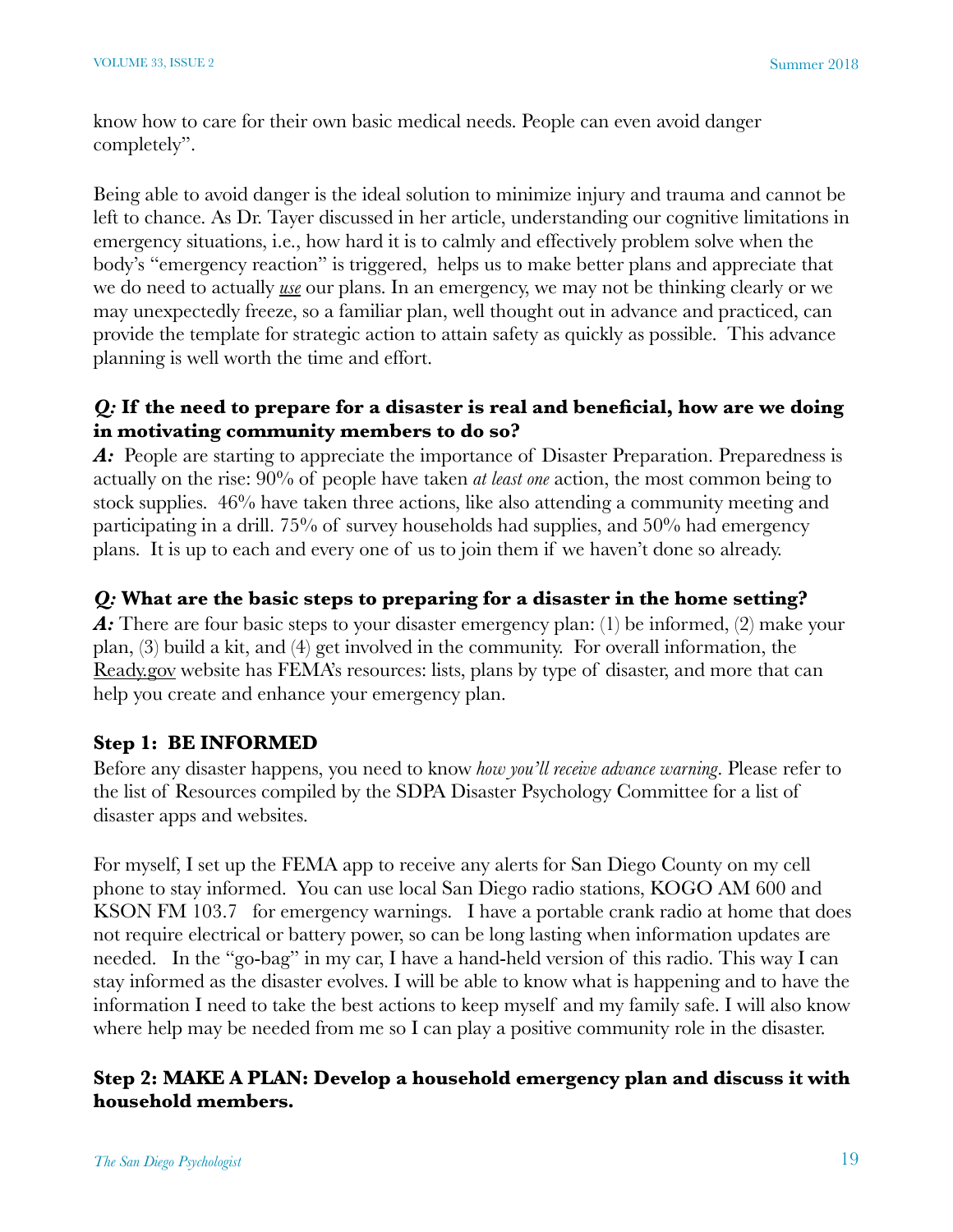Assess your personal/family's needs. *Having a personal plan is important.* There are many components to the personal plan, so I will briefly mention each one: (1) family communication, (2) escape routes, (3) evacuation, (4) special needs preparation, (5) animal needs, and (6) vital documents and records. For more information, you may wish to consult [www.ready.gov,](http://www.ready.gov) where you can find worksheets that can help you address all the necessary details for your own circumstances in each of these areas. You also may want to consider making some "up-front" decisions, such as deciding whether you need earthquake or flood insurance or adequate home/rental insurance coverage.

Here are the basics of each Personal Emergency Plan component:

#### (1) FAMILY AND WORK COMMUNICATIONS:

This is an *essential* component of your personal and family disaster plan. I recommend using FEMA's version, which is a worksheet to complete with your family. This guides you through the many aspects of emergency family communication which must be considered and may not be obvious. This "before, during, and after" disaster communications map will be invaluable to you and your family members, since the biggest concern during a disaster is to locate and ascertain the safety of one's family members, many of whom will be separated when the disaster occurs. For example, since local communication infrastructure may be lacking in a disaster, the family communication plan typically includes designated out of state contact persons who can serve as a family clearinghouse for messages.

#### (2) ESCAPE ROUTES:

Part of your plan should include escape routes *within* your home and office. You also need to consider escape routes for each member of your family based on their routines, and regularly practice drills using them. Depending on your work setting, you must be familiar with emergency exits, etc., so that you can safely evacuate staff and patients. Point out the safety exits to patients as part of the preparation process. Consider whether you need to do practice drills with your staff or patients. One important reason to drill: every time I have participated in a simulated drill, I have learned at least one important new thing to apply going forward.

#### (3) EVACUATION PLAN:

In addition to exiting from your home or workplace, plan *evacuation routes* for when you need to leave the immediate area and beyond. Know routes and alternate routes away from danger. It is important to have paper maps as back-ups in the event cell towers fail.

In case of evacuation from your office, would you want to have asked your patients to be prepared in advance if a disaster happens while they're with you? If a patient takes public transportation to their appointment with you, will you evacuate them with you if needed?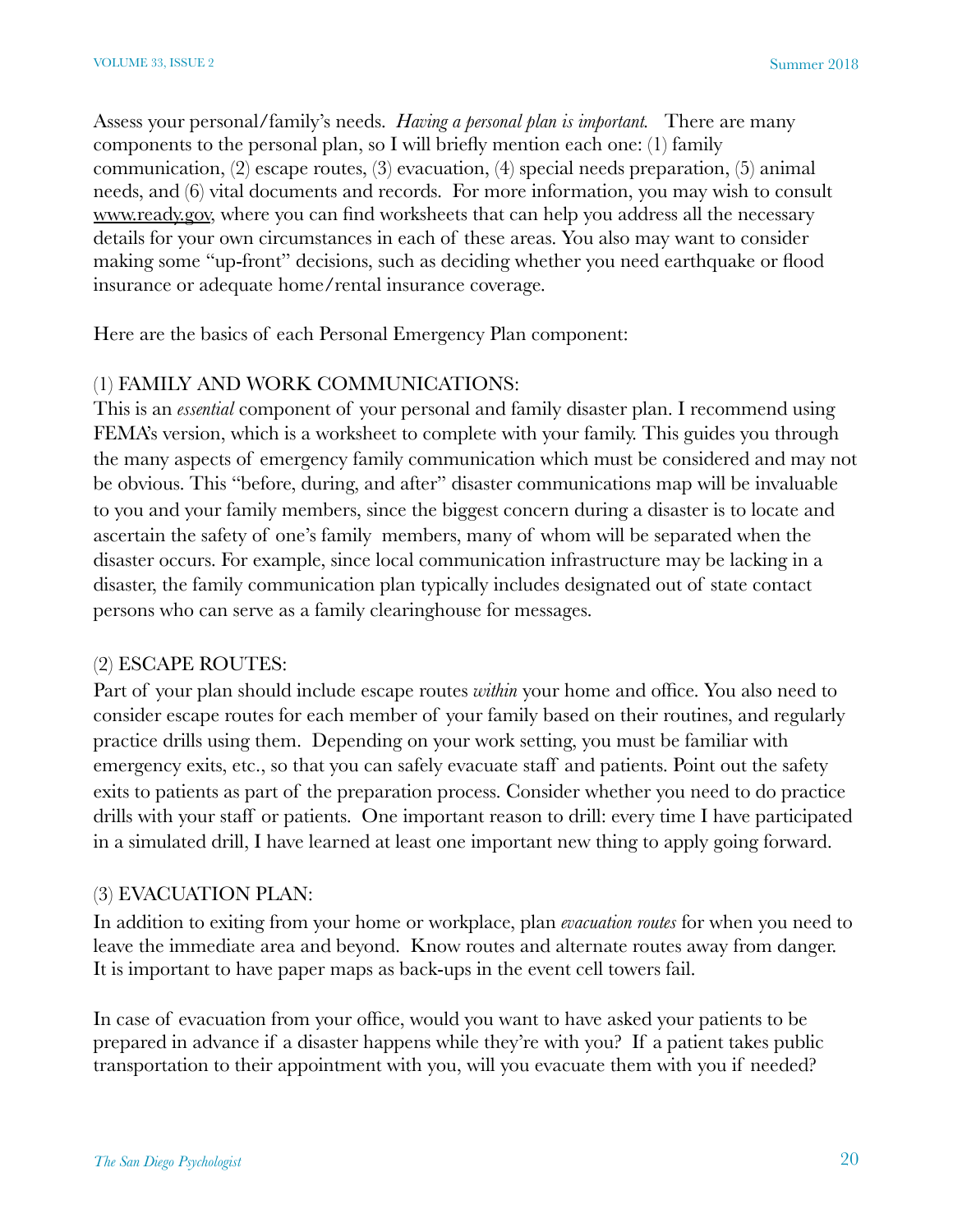#### (4) PREPARING FOR SPECIAL NEEDS:

Research tells us those with special needs are especially impacted by disaster; fortunately, caregivers are one of the groups that typically prepares in advance. As part of your personal disaster plan, you will need to include supplies, transportation, medical equipment, etc., tailored to you and your family member's individual needs.

In your office setting, does the population you treat warrant additional consideration of issues (transportation, medications, electrical power generation etc.) related to staying safe in a disaster?

#### (5) CARING FOR ANIMALS:

Many of us couldn't leave our pets to fend for themselves in a disaster, and we ourselves might not evacuate as a result. Thus, we need to take necessary steps to have the supplies and arrangements they need ready in advance depending on the size and type of household pet, including horses and birds. We can further ensure our pet's safety plan if we have a copy of their medical records with us.

#### (6) VITAL RECORDS AND DOCUMENTS:

This includes health insurance cards, medical records, legal documents – where are they stored? Where are they backed-up? Are copies or a thumb drive ready to grab and take with you? FEMA's survey indicated on average 65% of us tend to safeguard our documents, which is a good start. After the wildfires last Fall, I heard a radio call-in show where one woman explained it took her two years to deal with insurance companies, etc. after losing her home in a wildfire and trying to rebuild. Having access to the necessary documents may speed this process up.

### **Step 3: CREATE A DISASTER SUPPLY KIT**

**Basic Home Disaster Supplies Kits:** When preparing for an emergency situation, it is best to think first about the basics of survival: fresh water, food, clean air, and warmth. In addition, this may mean providing for your own shelter, first aid, and sanitation. You should be ready to be self-sufficient for at least three days. YouTube has many public service videos that educate you on what to pack for a disaster. A great example of one of these can be found at [https://www.youtube.com/watch?v=lkr93WBEiaM.](https://www.youtube.com/watch?v=lkr93WBEiaM) The basic disaster supplies kit is your first building block – it can be duplicated for each family member, and kept in several or all the appropriate locations, such as home, work, car, or school. Don't forget to include kits for your pets.

**The Disaster "Go-Bag":** You cannot predict where you will be when disaster occurs. The "go bag" includes the "basic" supplies kit, plus other essential items that your family may need such as prescription medicine, medical supplies, diapers, or spare contact lenses. You also want some cash in small bills.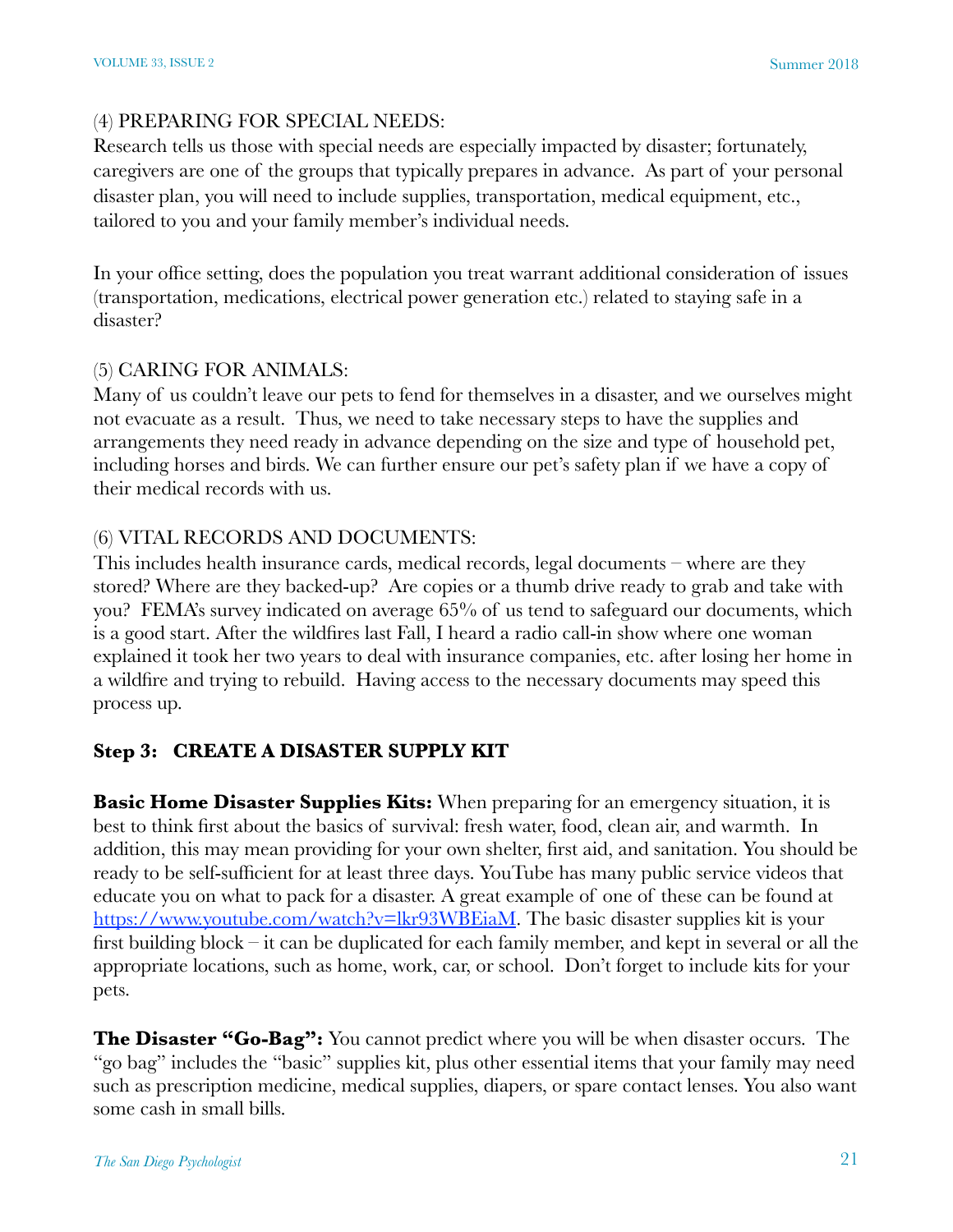**Other Useful Items:** Consider additional items necessary for immediate safety— an accessible flashlight, shoes by your bedside in case you need to evacuate during an earthquake to protect your feet from broken glass, and in your car, and sturdy walking shoes, in case you have to evacuate quickly while traveling.

Your Disaster Storage System: After the building blocks of your BASIC three-day disaster kit and "go-bag," the storage system is a larger kit which adds essential comfort items, such as bedding, additional clothing, toiletries, towels, fuel and light, can opener, dishpan, dishes, etc. You can find lists for these contents at [www.READY.gov.](http://www.READY.gov) Note that several smaller containers (instead of one large one) can be more portable in the event of an evacuation.

If you don't have time to assemble your own kits, and you have the money, you can buy readymade kits online. In addition to the Red Cross store, there are many vendors, e.g., Costco, Walmart, Amazon, and "Prepper" sites that sell supplies that can last for longer periods of time. Disaster kits, whether homemade or commercial make great gifts for family members and friends.

#### **Step 4: GET MORE INVOLVED IN THE COMMUNITY**

As we have discussed, the first step for disaster preparation is completing your own personal preparedness plans at home and work, so that you can take care of yourself, your family, and your clients as appropriate. After addressing your own needs, consider becoming a volunteer. The community needs more trained and prepared volunteers to assist promptly during disasters. Consider this article as a "Call to Action" to get involved in making a difference in your community! Remember that clinicians cannot "self-deploy" to disaster responses, so if you'd like to be able to, consider volunteering with one of the agencies today.

If your time is limited, know that without needing to become an official disaster mental health volunteer, you can take basic life support classes from the American Red Cross or attend CERT community classes to learn important safety steps. You can also watch online videos put out by FEMA and other disaster preparedness resources on YouTube to educate yourself.

Please refer to the document entitled *Choice Points for Disaster Mental Health Volunteering* put together by the SDPA Disaster Psychology Committee to learn about local agencies that have various volunteer roles and training opportunities for mental health professionals. This resource list compares the various organizations so that you can choose one that fits your skills and time availability**.** 

#### *Q:* **Dr. Hopper, are there additional, specialized office/work setting considerations when thinking through one's Disaster Plan which practicing mental health professionals need to consider?**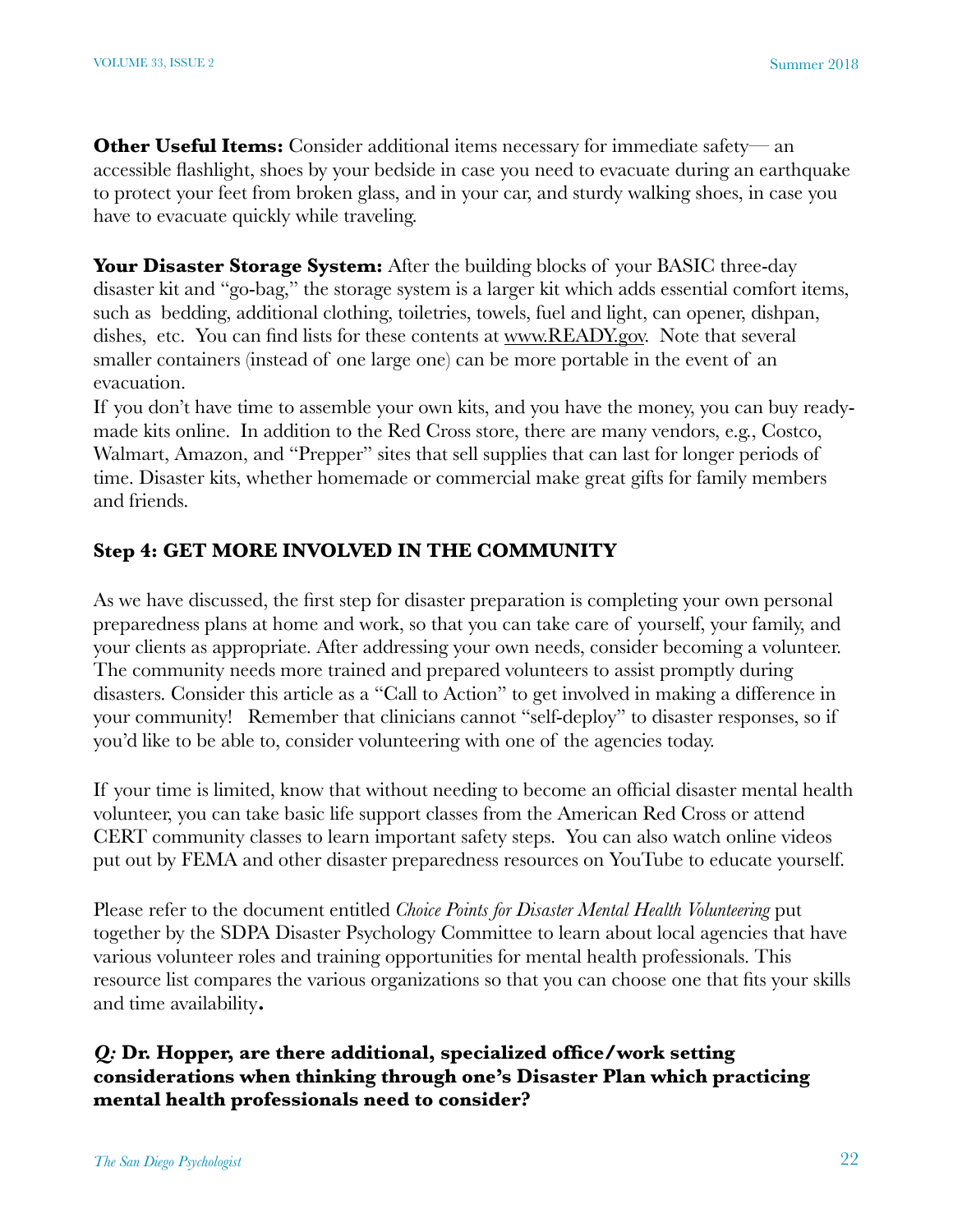A: Yes, if your personal plans are ready and you have basic supplies for up to 72 hours for yourself and your family, what about your offices? Do you have any office staff ? Do you discuss preparedness with them? Will you plan for contingencies if they resulted in any patient(s) who might be "trapped" with you? How extensive will your plan be? This must all be thought through.

It is important to think about communication issues you may expect in regard to your work context.Important considerations for mental professionals include: How will you contact patients during a disaster event? After the event, will you continue "business as usual" as much as possible? Go on hiatus as needed? Will you discuss with patients what steps you or they will take to reconnect after a disaster? Do you have a patient list for yourself, or someone else, e.g., your biller, a colleague, etc., to contact your patients if you aren't able to?

Besides having back-up virtual storage of your professional records (there are encrypted records storage options that are HIPPA compliant, such as Carbonite) how will you plan for the physical security of your patient's records in your office, for example, in an earthquake, if the building is damaged? Can you? For further information, the Red Cross holds an annual Business Continuity course here in San Diego.

#### *Q:* **Is it our job as mental health professionals to teach disaster preparation to our clients as part of risk reduction for post disaster injury, hardship, and trauma?**

A: Each of us needs to come up with our own answer to this, depending on the nature of our practices or work setting. I suggest taking some time to consider the issue, and decide how you personally prefer to handle it. Thus, you've at least given the matter some thought, considered the ramifications, and would have some comfort with your decision.

The American Psychological Association began a Resilience Campaign after 9/11, and asked psychologists to take resilience training into their communities. So there's some precedence *in the community setting* for this. But that isn't private practice, which is why we need to weigh this for ourselves, since circumstances and appropriate actions will vary.

If you work with a special population, such as patients with a history of heart disease or stroke, you may want to make sure that your clients are well informed and prepared to cope with a disaster since their survival may depend on it. Also to consider, is a thorough assessment of patients' anxiety, given its propensity to hinder the effective advance preparation for a potential disaster.

Based on your preferred approach, you can assemble the appropriate educational or other materials you think you might need. The list of educational and coping RESOURCES compiled by the SDPA Disaster Psychology Committee mentions two APA websites, where you can retrieve handouts for specific types of disasters, both natural and man-made, and in